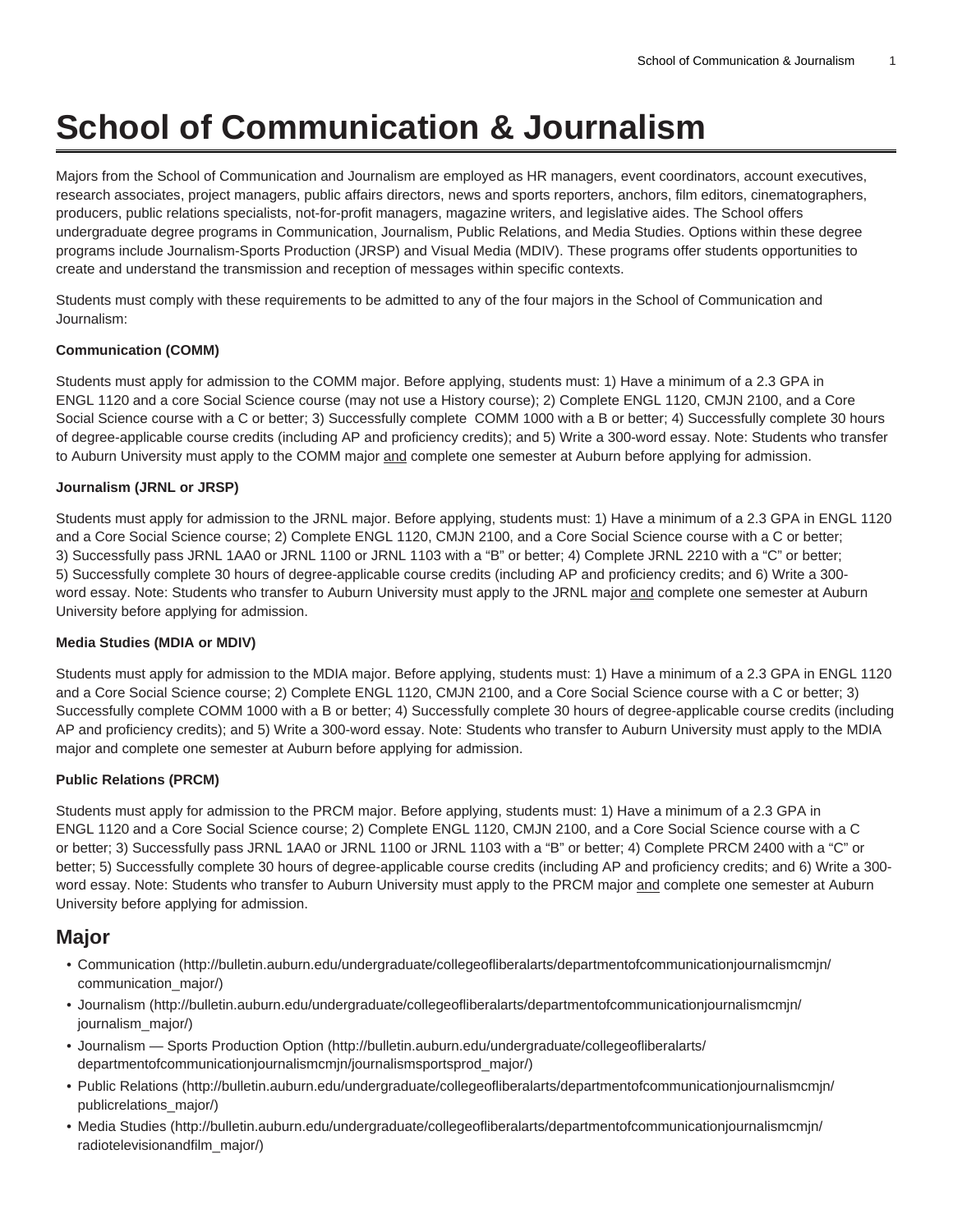• [Media Studies — Visual Media Option \(http://bulletin.auburn.edu/undergraduate/collegeofliberalarts/](http://bulletin.auburn.edu/undergraduate/collegeofliberalarts/departmentofcommunicationjournalismcmjn/mediastudiesviualmedia_major/) [departmentofcommunicationjournalismcmjn/mediastudiesviualmedia\\_major/](http://bulletin.auburn.edu/undergraduate/collegeofliberalarts/departmentofcommunicationjournalismcmjn/mediastudiesviualmedia_major/))

#### **Minor**

- [Communication \(http://bulletin.auburn.edu/undergraduate/collegeofliberalarts/departmentofcommunicationjournalismcmjn/](http://bulletin.auburn.edu/undergraduate/collegeofliberalarts/departmentofcommunicationjournalismcmjn/communication_minor/) [communication\\_minor/\)](http://bulletin.auburn.edu/undergraduate/collegeofliberalarts/departmentofcommunicationjournalismcmjn/communication_minor/)
- [Intercultural Communication](http://bulletin.auburn.edu/undergraduate/collegeofliberalarts/departmentofcommunicationjournalismcmjn/interculturalcommunication_minor/) ([http://bulletin.auburn.edu/undergraduate/collegeofliberalarts/](http://bulletin.auburn.edu/undergraduate/collegeofliberalarts/departmentofcommunicationjournalismcmjn/interculturalcommunication_minor/) [departmentofcommunicationjournalismcmjn/interculturalcommunication\\_minor/](http://bulletin.auburn.edu/undergraduate/collegeofliberalarts/departmentofcommunicationjournalismcmjn/interculturalcommunication_minor/))
- [Journalism \(http://bulletin.auburn.edu/undergraduate/collegeofliberalarts/departmentofcommunicationjournalismcmjn/](http://bulletin.auburn.edu/undergraduate/collegeofliberalarts/departmentofcommunicationjournalismcmjn/journalism_minor/) [journalism\\_minor/](http://bulletin.auburn.edu/undergraduate/collegeofliberalarts/departmentofcommunicationjournalismcmjn/journalism_minor/))
- [Media Studies](http://bulletin.auburn.edu/undergraduate/collegeofliberalarts/departmentofcommunicationjournalismcmjn/mediastudies_minor/) ([http://bulletin.auburn.edu/undergraduate/collegeofliberalarts/departmentofcommunicationjournalismcmjn/](http://bulletin.auburn.edu/undergraduate/collegeofliberalarts/departmentofcommunicationjournalismcmjn/mediastudies_minor/) [mediastudies\\_minor/](http://bulletin.auburn.edu/undergraduate/collegeofliberalarts/departmentofcommunicationjournalismcmjn/mediastudies_minor/))
- [Public Relations \(http://bulletin.auburn.edu/undergraduate/collegeofliberalarts/departmentofcommunicationjournalismcmjn/](http://bulletin.auburn.edu/undergraduate/collegeofliberalarts/departmentofcommunicationjournalismcmjn/publicrelations_minor/) [publicrelations\\_minor/\)](http://bulletin.auburn.edu/undergraduate/collegeofliberalarts/departmentofcommunicationjournalismcmjn/publicrelations_minor/)
- [Sports Communication](http://bulletin.auburn.edu/undergraduate/collegeofliberalarts/departmentofcommunicationjournalismcmjn/sportcommunication_minor/) ([http://bulletin.auburn.edu/undergraduate/collegeofliberalarts/departmentofcommunicationjournalismcmjn/](http://bulletin.auburn.edu/undergraduate/collegeofliberalarts/departmentofcommunicationjournalismcmjn/sportcommunication_minor/) [sportcommunication\\_minor/\)](http://bulletin.auburn.edu/undergraduate/collegeofliberalarts/departmentofcommunicationjournalismcmjn/sportcommunication_minor/)

## **Communication and Journalism Courses**

**CMJN 2100 CONCEPTS IN COMMUNICATIONS AND JOURNALISM (3)** LEC. 2. LAB. 1. Introduction to the basic principles of various communication forms, the dominant communication theories, and communication industries. May count either CMJN 2100 or CMJN 2103.

**CMJN 2910 COMMUNICATION AND JOURNALISM PRACTICUM (1-3)** PRA. SU. Departmental Approval. Practical experiences in potential career fields gained while working in professional settings. One to three hours variable credit. Course may be repeated for a maximum of 3 credit hours.

**CMJN 3110 SPORTS MEDIA RELATIONS (3)** LEC. 3. Pr. CMJN 2100 or CMJN 2103. Focuses on the major concepts and theories of the management of sports media relations. Will include discussion of issues, philosophies and cases. May count either sections CMJN 3110, CMJN 3113 or MDIA 4350.

**CMJN 3210 NEWS AND SPORTS ANNOUNCING (3)** LEC. 3. Pr. CMJN 2100 or CMJN 2103. This class focuses on the theory and practical technique of studio and field announcing. Primary emphasis will be placed on announcing for news and sports. Additional attention will be given to voice over announcing.

**CMJN 3350 VISUAL COMMUNICATION (3)** LEC. 3. Visual literacy, cognition, aesthetics, critical evaluation, and technology in human communication, with emphasis on impact of visual media in informative, interpretive, and persuasive message.

**CMJN 3410 INTRODUCTION TO SPORTS VIDEO PRODUCTION (3)** LEC. 2, DSL/LST. 1. Introduction to multi-camera live sports production, video and audio editing techniques, how to operate equipment, create basic animated graphics, learn work crew positions and understand a script. Students will complete work for the SEC Network and War Eagle Productions.

**CMJN 3510 CONTROL ROOM OPERATIONS (3)** LEC. 3. Introduction to various control room positions and equipment associated with a live broadcast. Students will learn the skills needed to set up, adjust and operate production equipment before and during broadcasts.

**CMJN 3650 RHETORIC OF SPORTS (3)** LEC. 3. Examination of sports in the public sphere, using rhetorical theories to understand how sports contribute to social issues such as identity, community, ethnicity, gender, and politics. May count either CMJN 3650 or COMM 3650.

**CMJN 4000 MASS MEDIA LAW AND REGULATION (3)** LEC. 3. Pr. CMJN 2100 or CMJN 2103. and junior or senior standing. Laws and regulations that govern journalists, media content and industries.

**CMJN 4320 SPORTS MEDIA MANAGEMENT (3)** LEC. 3. Pr. CMJN 2100. Addresses principles and practices of managing sports media properties across multiple platforms.

**CMJN 4340 MASS COMMUNICATION AND FAMILY (3)** LEC. 3. Examination of the relationship between the American family and the mass communication industry.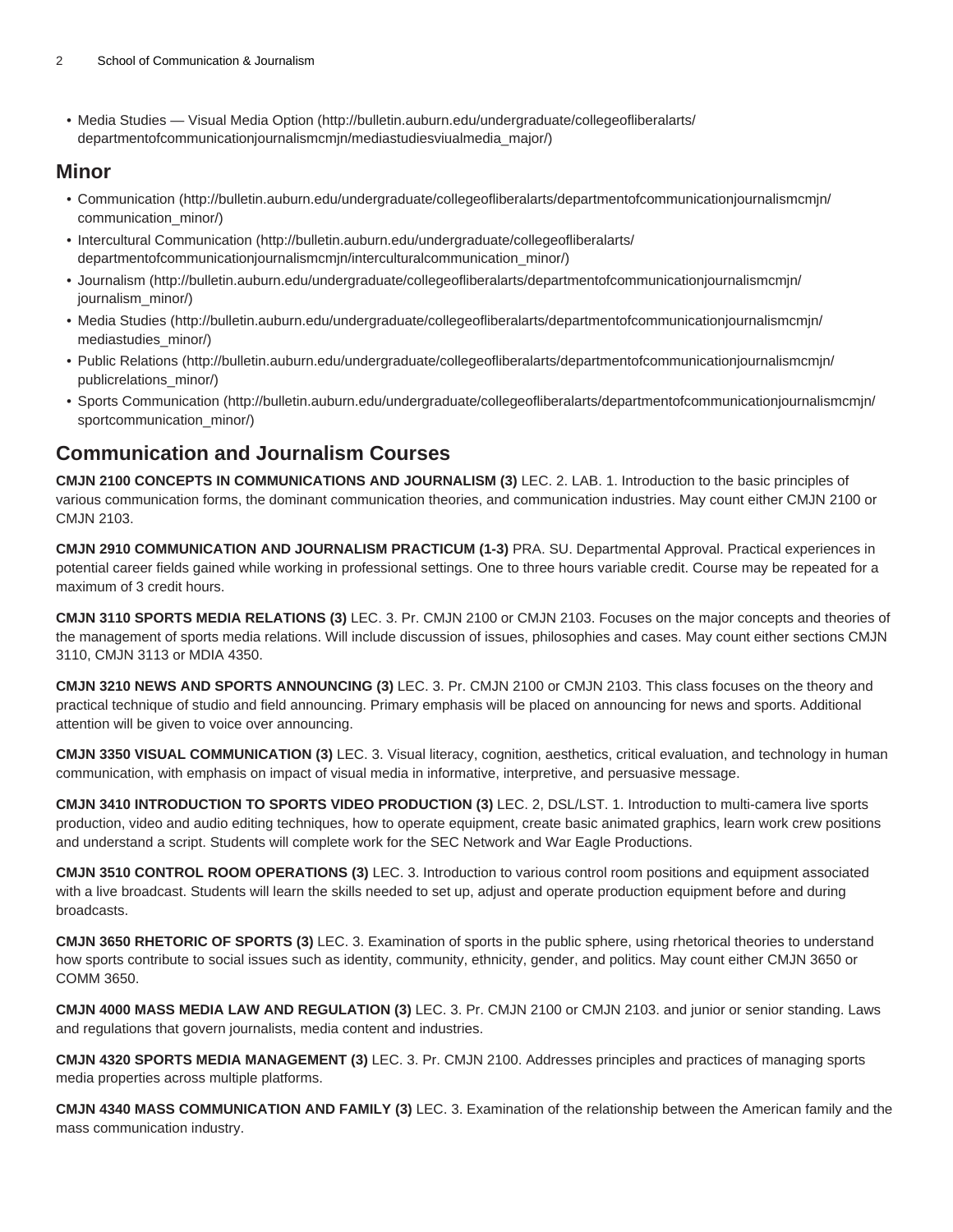**CMJN 4370 MASS COMMUNICATION AND RELIGION (3)** LEC. 3. Examines the relationship between mass communication and religion. Portrayals and influences will be analyzed.

**CMJN 4400 GENDER COMMUNICATION (3)** LEC. 3. Examination of the ways in which gender is created, maintained, and/or changed through communication.

**CMJN 4410 ADVANCED SPORTS VIDEO PRODUCTION (3)** LEC. 2, LST. 1. Pr. CMJN 3410. This course is designed to give students in-depth training that covers advanced video editing techniques and effects. In addition, students will gain experience with advanced camera operation and techniques, focusing on high-quality production throughout the process.

**CMJN 4430 SPORTS, MEDIA AND SOCIETY (3)** LEC. 3. Cultural and professional implications of the relationship between sports and media. May count either CMJN 4430 or JRNL 4430.

**CMJN 4510 SPORTS STORYTELLING & VIDEO PROFILES (3)** LEC. 3. Pr. (CMJN 2100 or CMJN 2103) and (CMJN 3410 or CMJN 3413) and (JRNL 1100 or JRNL 1AA0) and (JRNL 2210 or JRNL 2213). Technology has changed the landscape of how sports stories are seen and ingested today. Students will explore the art of sports storytelling and learn the foundational skills needed to effectively use cameras, lighting, editing equipment and other industry-standard tools to tell a visual story.

**CMJN 4610 LIVE SPORTS PRODUCING (3)** LEC. 3. Pr. (CMJN 2100 or CMJN 2103) and (JRNL 1100 or JRNL 1AA0) and (JRNL 2210 or JRNL 2213) and CMJN 3510. Students will learn how to produce live events for broadcast and in-venue video boards. Students will gain the necessary knowledge and skills for producing a high-quality live event. This includes preparation, decision making skills and industry-standard terminology.

**CMJN 4970 SPECIAL TOPICS IN COMMUNICATION AND JOURNALISM (3)** LEC. 3. Specialized topics related to the study and practice of Communication, Journalism, Media Studies and/or Public Relations. Course may be repeated for a maximum of 6 credit hours.

**CMJN 5100 CMJN ABROAD (3)** AAB. 3. Explores theory, research, and practice in the fields of communication, media, and public relations in an international context. May count either CMJN 5100 or CMJN 6100.

**CMJN 6100 CMJN ABROAD (3)** AAB. 3. Explores theory, research, and practice in the fields of communication, media, and public relations in an international context. May count either CMJN 5100 or CMJN 6100.

## **Communication Courses**

**COMM 1000 PUBLIC SPEAKING (3)** LEC. 3. Oral communication theory and practice in a public speaking setting, with emphasis on content, organization, delivery, and adaptation to the audience.

**COMM 1007 HONORS PUBLIC SPEAKING (3)** LEC. 3. Pr. Honors College. This course will focus on numerous elements of oral communication - public speaking, group communication and interpersonal communication. This is different from a typical speech class that focuses solely on public speaking. An emphasis will also be placed on debate(forensics).

**COMM 2010 COMMUNICATION IN SOCIETY (3)** LEC. 3. Theory underlying the construction of rhetorical messages as well as critical perspectives for the analysis of public discourse. May count either COMM 2010 or COMM 2013.

**COMM 2400 INTRODUCTION TO WORKPLACE COMMUNICATION (3)** LEC. 3. Communication in modern organizations, emphasizing practice in areas such as interviewing, managing meeting, and conducting professional presentations. May count either COMM 2400 or COMM 2403.

**COMM 2410 SMALL GROUP COMMUNICATION (3)** LEC. 3. Theory and practice of competent communication in task-oriented small group settings such as committees. Topics include roles, leadership, decision making, problem solving, and conflict management. May count either COMM 2410 or COMM 2413.

**COMM 3100 PROFESSIONAL PRESENTATIONS (3)** LEC. 3. Pr. COMM 1000 or COMM 1003. Refining the knowledge and skills necessary for communicating clearly and effectively in oral presentations.

**COMM 3110 PERSUASION (3)** LEC. 3. Understanding and analyzing persuasive messages. Survey of theoretical approaches to attitude formation and change. Developing skills as a critical evaluator of persuasive messages. May count either COMM 3110 or COMM 3113.

**COMM 3300 COMMUNICATION AND CONFLICT (3)** LEC. 3. Enhance awareness of and develop skills in managing conflict processes in interpersonal relationships. May count either COMM 3300 or COMM 3303.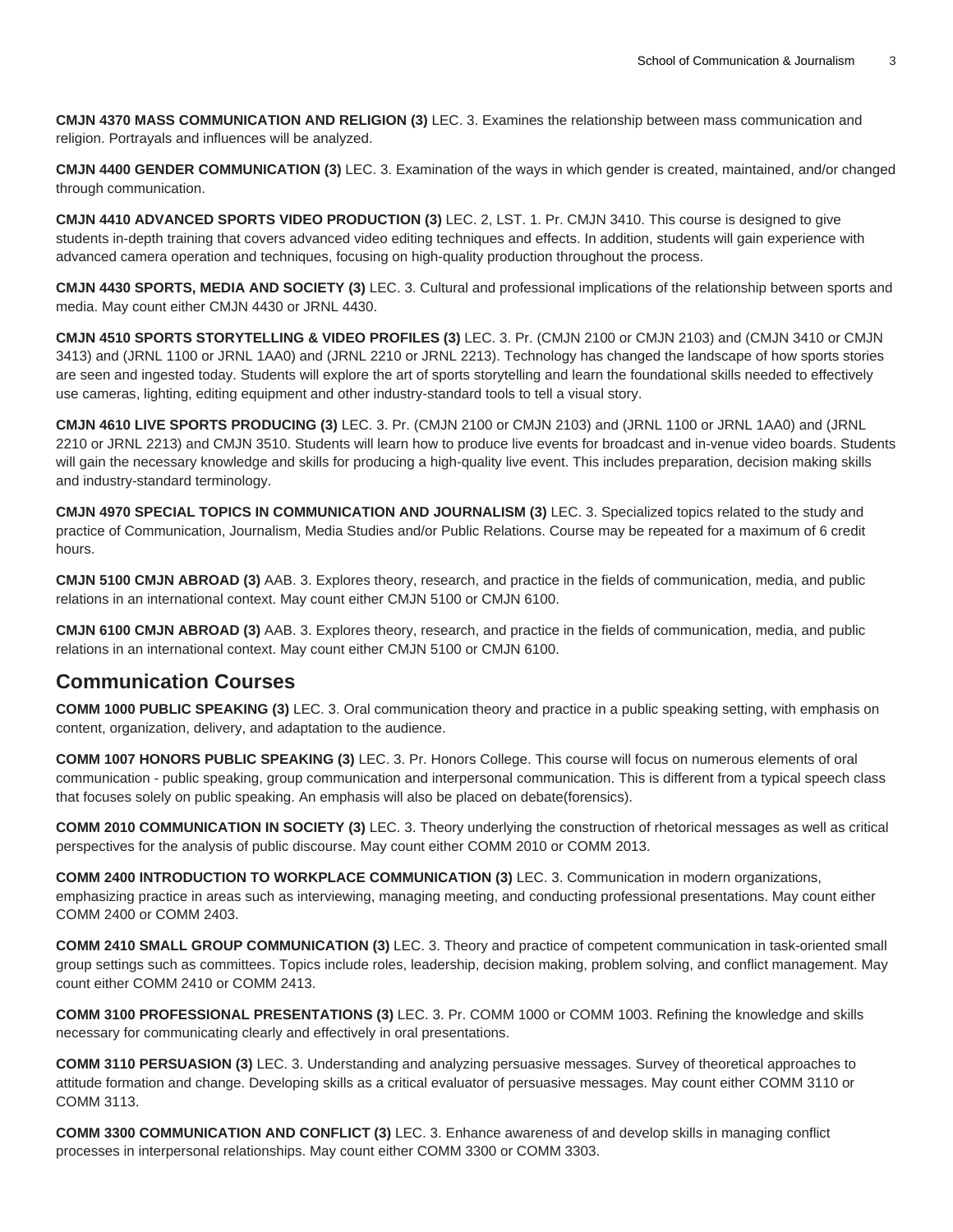**COMM 3400 ORGANIZATIONAL COMMUNICATION (3)** LEC. 3. This course examines theory, approaches, and processes associated with organizational communication. May count either COMM 3400 or COMM 3403.

**COMM 3450 INTERCULTURAL COMMUNICATION (3)** LEC. 3. Different types of problems encountered when communicating with different cultures. May count either COMM 3450 or COMM 3453.

**COMM 3500 FOUNDATIONS OF HUMAN COMMUNICATION (3)** LEC. 3. Pr. CMJN 2100 or CMJN 2103. Theories examining the nature of human communication. May count either COMM 3500 or COMM 3503.

**COMM 3510 RESEARCH IN HUMAN COMMUNICATION (3)** LEC. 3. Pr. CMJN 2100 or CMJN 2103. Introduction to and application of quantitative and qualitative methods of communication research. May count either COMM 3510 or COMM 3513.

**COMM 3600 FOUNDATIONS OF RHETORIC AND SOCIAL INFLUENCE (3)** LEC. 3. Pr. CMJN 2100 or CMJN 2103. Rhetorical theory from its classical roots to contemporary thinkers. Relates rhetorical theory and analysis to understanding persuasive discourse in our society. May count either COMM 3600 or COMM 3603.

**COMM 3610 RESEARCH IN RHETORIC AND SOCIAL INFLUENCE (3)** LEC. 3. Pr. (CMJN 2100 or CMJN 2103). Exploration of how to perform a critical analysis of various rhetorical artifacts. May count either COMM 3610 or COMM 3613.

**COMM 3700 ARGUMENTATION (3)** LEC. 3. Examination of the critical tools necessary to evaluate arguments in current public discourse. May count either COMM 3700 or COMM 3703.

**COMM 3800 FAMILY COMMUNICATION (3)** LEC. 3. Examines communication theory and research as applied to the family context (broadly defined). May count either COMM 3800 or COMM 3803.

**COMM 3970 SPECIAL TOPICS IN COMMUNICATION (3-6)** LEC. Topics that range beyond what is covered in other courses within the COMM curriculum. Specific subject matter is left up to the individual instructor. Course may be repeated for a maximum of 6 credit hours.

**COMM 4100 COMMUNICATION STRATEGIES OF SOCIAL MOVEMENTS (3)** LEC. 3. Pr. (CMJN 2100 or CMJN 2103) and (COMM 3500 or COMM 3503) and (COMM 3600 or COMM 3603) and (COMM 3510 or COMM 3513 or COMM 3610 or COMM 3613). and Declared major in AGCO, COMM, JRNL, PRCM, MDIA, MDIV or Departmental approval. Examination of persuasive strategies used in social movements to attract members, solidify support, and effect social change.

**COMM 4410 THEORIES OF LEADERSHIP (3)** LEC. 3. Pr. (CMJN 2100 or CMJN 2103) and (COMM 3500 or COMM 3503) and (COMM 3600 or COMM 3603) and (COMM 3510 or COMM 3513 or COMM 3610 or COMM 3613). and Declared major in AGCO, COMM, JRNL, PRCM, MDIA, or MDIV or Departmental approval. Examination of theory and research in leadership as a communication variable and behavioral practice in small group and organizational settings.

**COMM 4420 COMMUNICATION AND CREATIVITY (3)** LEC. 3. Pr. (CMJN 2100 or CMJN 2103) and (COMM 3600 or COMM 3603) and (COMM 3500 or COMM 3503) and (COMM 3510 or COMM 3513 or COMM 3610 or COMM 3613). Declared major in AGCO, COMM, JRNL, PRCM, MDIA, MDIV, or Departmental approval. This course examines creativity research and its practical applications, particularly in collaborative settings. May count either COMM 4420 or COMM 4423.

**COMM 4430 COMMUNICATION TRAINING AND CONSULTING (3)** LEC. 3. Pr. (CMJN 2100 or CMJN 2103) and (COMM 3500 or COMM 3503) and (COMM 3600 or COMM 3603) and (COMM 3510 or COMM 3513 or COMM 3610 or COMM 3613). Declared major in AGCO, COMM, JRNL, PRCM, MDIA, MDIV, or Departmental approval. Introduction to theoretical and practical issues involved in communication training and consulting.

**COMM 4480 HEALTH PROMOTION MESSAGE AND DESIGN (3)** LEC. 3. Pr. (CMJN 2100 or CMJN 2103) and (COMM 3600 or COMM 3603) and (COMM 3500 or COMM 3503) and (COMM 3510 or COMM 3513 or COMM 3610 or COMM 3613). and Declared major in AGCO, COMM, JRNL, PRCM, MDIA, MDIV, or Departmental approval. Introduction to theory, practice, and ethics of health message and design as related to health promotion and behavior change. May count either COMM 4480 or COMM 4483.

**COMM 4490 HEALTH MEDIA & COMMUNICATION (3)** LEC. 3. Pr. (CMJN 2100 or CMJN 2103) and (COMM 3600 or COMM 3603) and (COMM 3500 or COMM 3503) and (COMM 3510 or COMM 3513 or COMM 3610 or COMM 3613) or departmental approval. Explores the quality and accuracy of mediated health messages, their effect on public understanding of disease and health, and their influence on individual health behaviors and interactions. Must have a declared major in AGCO, COMM, JRNL, PRCM, MDIA, MDIV,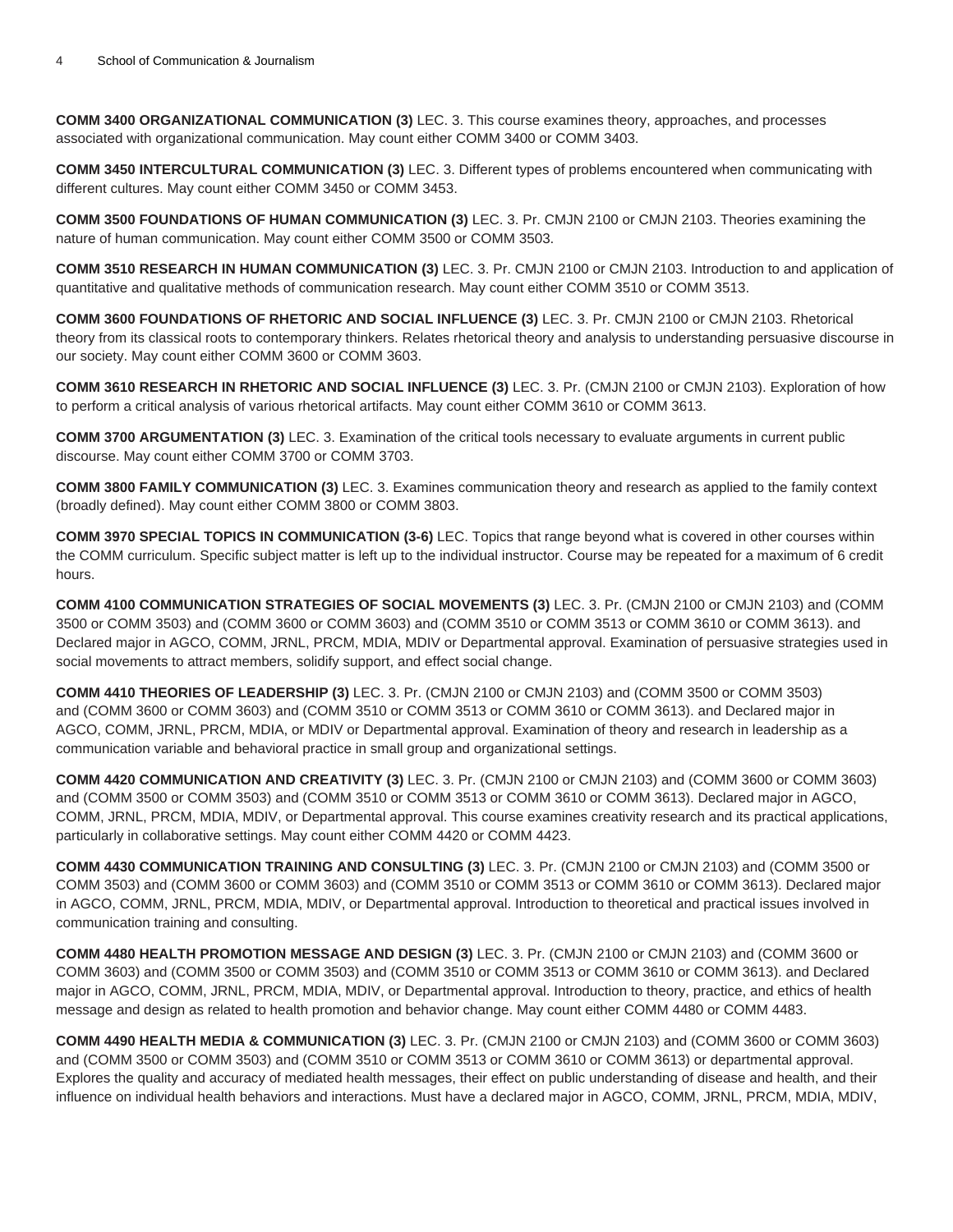**COMM 4500 COMMUNICATION AND COGNITION (3)** LEC. 3. Pr. (CMJN 2100 or CMJN 2103) and (COMM 3600 or COMM 3603) and (COMM 3500 or COMM 3503) and (COMM 3510 or COMM 3513 or COMM 3610 or COMM 3613). and Declared major in AGCO, COMM, JRNL, PRCM, MDIA, MDIV or Departmental approval. Explores theory and research related to cognitive and affective influences on communication in interpersonal and social interactions. May count either COMM 4500 or COMM 4503.

**COMM 4700 LEGAL COMMUNICATION (3)** LEC. 3. Pr. (CMJN 2100 or CMJN 2103) and (COMM 3600 or COMM 3603) and (COMM 3500 or COMM 3503) and (COMM 3510 or COMM 3513 or COMM 3610 or COMM 3613). and Declared major in AGCO, COMM, JRNL, PRCM, MDIA, MDIV, or Departmental approval. Examination of communication processes in legal contexts. May count either COMM 4700 or COMM 4703.

**COMM 4800 INTERPERSONAL COMMUNICATION (3)** LEC. 3. Pr. (CMJN 2100 or CMJN 2103) and (COMM 3500 or COMM 3503) and (COMM 3600 or COMM 3603) and (COMM 3510 or COMM 3513 or COMM 3610 or COMM 3613). and Declared major in AGCO, COMM, JRNL, PRCM, MDIA, or MDIV or Departmental approval. Relationship between communication and the formation of selfidentity and maintenance of relationships. May count either COMM 4800 or COMM 4803.

**COMM 4810 NONVERBAL COMMUNICATION (3)** LEC. 3. Pr. (CMJN 2100 or CMJN 2103) and (COMM 3500 or COMM 3503) and (COMM 3600 or COMM 3613) and (COMM 3510 or COMM 3513 or COMM 3610 or COMM 3613). and Declared major in AGCO, COMM, JRNL, PRCM, MDIA, MDIV or Departmental approval. Theory of non-language based communication and the impact of these messages on the overall communication process.

**COMM 4920 INTERNSHIP (3)** INT. 200. Pr. (CMJN 2100 or CMJN 2103) and (COMM 3500 or COMM 3503) and (COMM 3600 or COMM 3603) and (COMM 3510 or COMM 3513 or COMM 3610 or COMM 3613). and Admission to Internship Program. Declared major in COMM. Opportunity to apply classroom experience to career setting. Internship must be a supervised, closely monitored work experience, appropriate to the major, that takes place in a professional setting. Admission to Internship Program may be needed.

**COMM 4930 DIRECTED STUDIES IN COMMUNICATION (3)** IND. 3. Pr. (CMJN 2100 or CMJN 2103) and (COMM 3500 or COMM 3503) and (COMM 3600 or COMM 3603) and (COMM 3510 or COMM 3513 or COMM 3610 or COMM 3613). and Declared major in AGCO, COMM, JRNL, PRCM, MDIA, MDIV, or Departmental approval. Independent study on a specific topic of interest not already addressed in any regular COMM course.

**COMM 4967 HONORS SPECIAL PROBLEMS (1-3)** IND. Pr. Honors College. COMM 3613. Pr. (CMJN 2100 or CMJN 2103) and (COMM 3600 or COMM 3603) and (COMM 3500 or COMM 3503) and (COMM 3510 or COMM 3513 or COMM 3610 or COMM 3613). and Declared major in AGCO, COMM, JRNL, PRCM, MDIA, MDIV or Departmental approval. Honors level independent study on a specific topic of interest not already addressed in any regular COMM course. Course may be repeated for a maximum of 3 credit hours.

**COMM 4970 SPECIAL TOPICS IN COMMUNICATION (3)** LEC. 3. Pr. (CMJN 2100 or CMJN 2103) and (COMM 3500 or COMM 3503) and (COMM 3600 or COMM 3603) and (COMM 3510 or COMM 3513 or COMM 3610 or COMM 3613). and Declared major in AGCO, COMM, JRNL, PRCM, MDIA, MDIV or Departmental approval. Topics in communication. Course may be repeated with a change in topic. Course may be repeated for a maximum of 6 credit hours.

**COMM 4997 HONORS THESIS (1-3)** IND. Pr. Honors College. COMM 3500 or COMM 3503 and COMM 3600 or COMM 3603. and CMJN 2100 or CMJN 2103. and COMM 3510 or COMM 3513 or COMM 3610 or COMM 3613. Pr. (CMJN 2100 or CMJN 2103) and (COMM 3600 or COMM 3603) and (COMM 3500 or COMM 3503) and (COMM 3510 or or COMM 3513 or COMM 3610 or COMM 3613). and Declared major in AGCO, COMM, JRNL, PRCM, MDIA, MDIV or Departmental approval. 2.3 GPA. Departmental approval. Course may be repeated for a maximum of 3 credit hours.

**COMM 5430 GENDER, WORK, AND COMMUNICATION (3)** LEC. 3. Pr. (CMJN 2100 or CMJN 2103) and (COMM 3600 or COMM 3603) and (COMM 3500 or COMM 3503) and (COMM 3510 or COMM 3513 or COMM 3610 or COMM 3613). History, theory, and concepts central to the study of gender, work, and communication. May count either COMM 5430 or COMM 5433.

**COMM 5440 CURRENT PROBLEMS IN ORGANIZATIONAL COMMUNICATION (3)** LEC. 3. Pr. (CMJN 2100 or CMJN 2103) and (COMM 3500 or COMM 3503) and (COMM 3610 or COMM 3613 or COMM 3510 or COMM 3513). Declared major in AGCO, COMM, JRNL, PRCM, MDIA or MDIV. This course examines current issues in organizations through the lens of cutting edge organizational communication theories.

**COMM 5450 COMMUNICATION & IMMIGRATION (3)** LEC. 3. Pr. (CMJN 2100 or CMJN 2103) and (COMM 3600 or COMM 3603) and (COMM 3500 or COMM 3503) and (COMM 3510 or COMM 3513 or COMM 3610 or COMM 3613). History, theory, and concepts central to the study of immigration from a communication perspective. May count either COMM 5450 or COMM 5453.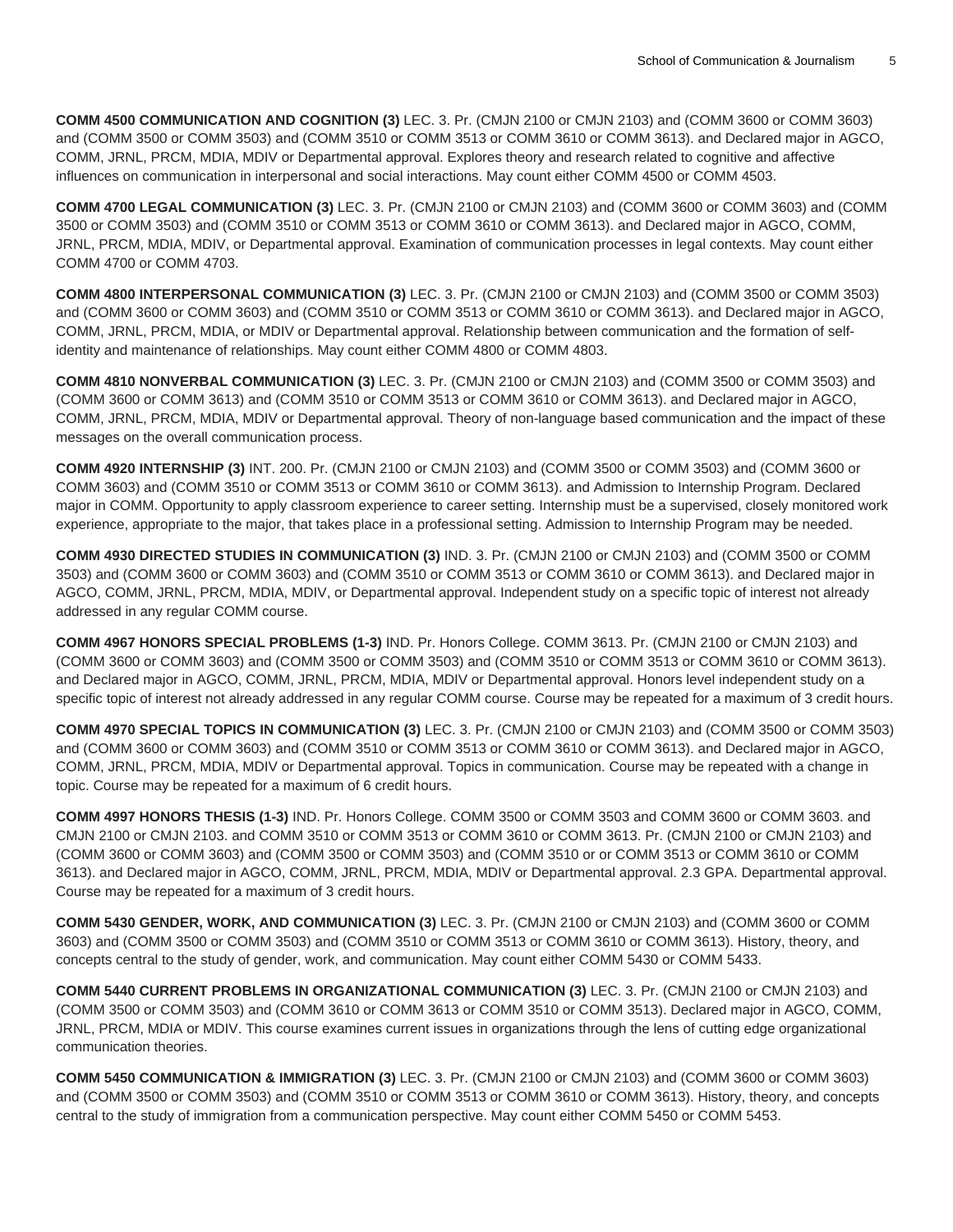**COMM 5470 HEALTH COMMUNICATION (3)** LEC. 3. Pr. (CMJN 2100 or CMJN 2103) and (COMM 3600 or COMM 3603) and (COMM 3500 or COMM 3503) and (COMM 3510 or COMM 3513 or COMM 3610 or COMM 3613). History, theory, and concepts central to the study and practice of health communication. May count either COMM 5470 or COMM 5473.

**COMM 5600 POLITICAL COMMUNICATION (3)** LEC. 3. Pr. (CMJN 2100 or CMJN 2103) and (COMM 3600 or COMM 3603) and (COMM 3500 or COMM 3503) and (COMM 3510 or COMM 3513 or COMM 3610 or COMM 3613). and Declared major in AGCO, COMM, JRNL, PRCM, MDIA, MDIV MDIV or Departmental approval. Examines communication strategies involved in the varied contexts of politics. Students will be exposed to relevant theories and ideas and asked to apply this knowledge to current political activity. May count either COMM 5600 or COMM 5603.

**COMM 5700 DISCOURSE IN SOCIAL LIFE (3)** LEC. 3. Pr. (CMJN 2100 or CMJN 2103) and (COMM 3500 or COMM 3503) and (COMM 3600 or COMM 3603) and (COMM 3510 or COMM 3513 or COMM 3610 or COMM 3613). and Declared major in AGCO, COMM, JRNL, PRCM, MDIA, MDIV or Departmental approval. Examines the functions of language and social interaction as they reflect and shape our identity in various contexts. May count COMM 5700 or 5703 or 6700.

**COMM 6300 SEX, GENDER, AND SPORT (3)** LEC. 3. Focuses on sport, as a gendered institution. The course examines intersections of gender with age, sexual orientation, social class, gender identity, race and ethnicity and politics.

**COMM 6430 GENDER, WORK, AND COMMUNICATION (3)** LEC. 3. History, theory, and concepts central to the study of gender, work, and communication.

**COMM 6470 HEALTH COMMUNICATION (3)** LEC. 3. History, theory, and concepts central to the study and practice of health communication.

**COMM 6600 POLITICAL COMMUNICATION (3)** LEC. 3. This course will examine the communication strategies involved in the varied contexts of politics. Students will be exposed to relevant theories and ideas and asked to apply this knowledge to current political activity.

**COMM 6700 DISCOURSE IN SOCIAL LIFE (3)** LEC. 3. Advanced approaches to language and social interaction as they reflect and shape identity of self, relationships, and group memberships. Graduate students only

**COMM 7000 COMMUNICATION THEORY (3)** LEC. 3. Critical examination of contemporary theories in communication.

**COMM 7010 QUALITATIVE METHODS OF COMMUNICATION RESEARCH (3)** LEC. 3. Qualitative research in communication; emphasis on understanding and engaging in a variety of qualitative methods.

**COMM 7020 QUANTITATIVE METHODS OF COMMUNICATION RESEARCH (3)** LEC. 3. Quantitative research in communication; emphasis on understanding and doing empirical research.

**COMM 7100 INSTRUCTIONAL COMMUNICATION THEORY & PRACTICE (3)** SEM. 3. History, theory, and concepts central to the study and practice of instructional communication.

**COMM 7230 RHETORICAL CRITICISM (3)** LEC. 3. Advanced methods in rhetorical criticism, including tools for the analysis of persuasive messages.

**COMM 7300 APPROACHES TO STUDYING LANGUAGE AND SOCIAL INTERACTION (3)** LEC. 3. Major approaches to studying language and social interaction that collectively make up discourse analysis.

**COMM 7410 DEVELOPMENT OF RHETORICAL THEORY (3)** LEC. 3. Historical survey of rhetorical theory from ancient to contemporary era; special attention to the role of rhetoric in shaping attitudes towards persuasion.

**COMM 7420 SEMINAR IN PERSUASION AND ATTITUDE CHANGE (3)** LEC. 3. Critical examination of current theory and research in the persuasive act and its effects.

**COMM 7430 SEMINAR IN AMERICAN PUBLIC ADDRESS (3)** LEC. 3. Investigation of key issues and debates that have emerged in post-World War II America.

**COMM 7440 SEMINAR IN ARGUMENTATION AND DEBATE (3)** SEM. 3. Analysis of the fundamental theories of argumentation.

**COMM 7450 SEMINAR IN INTRAPERSONAL PROCESSES IN COMMUNICATION (3)** SEM. 3. Theories of cognitive and affective processing of information during speaking and listening.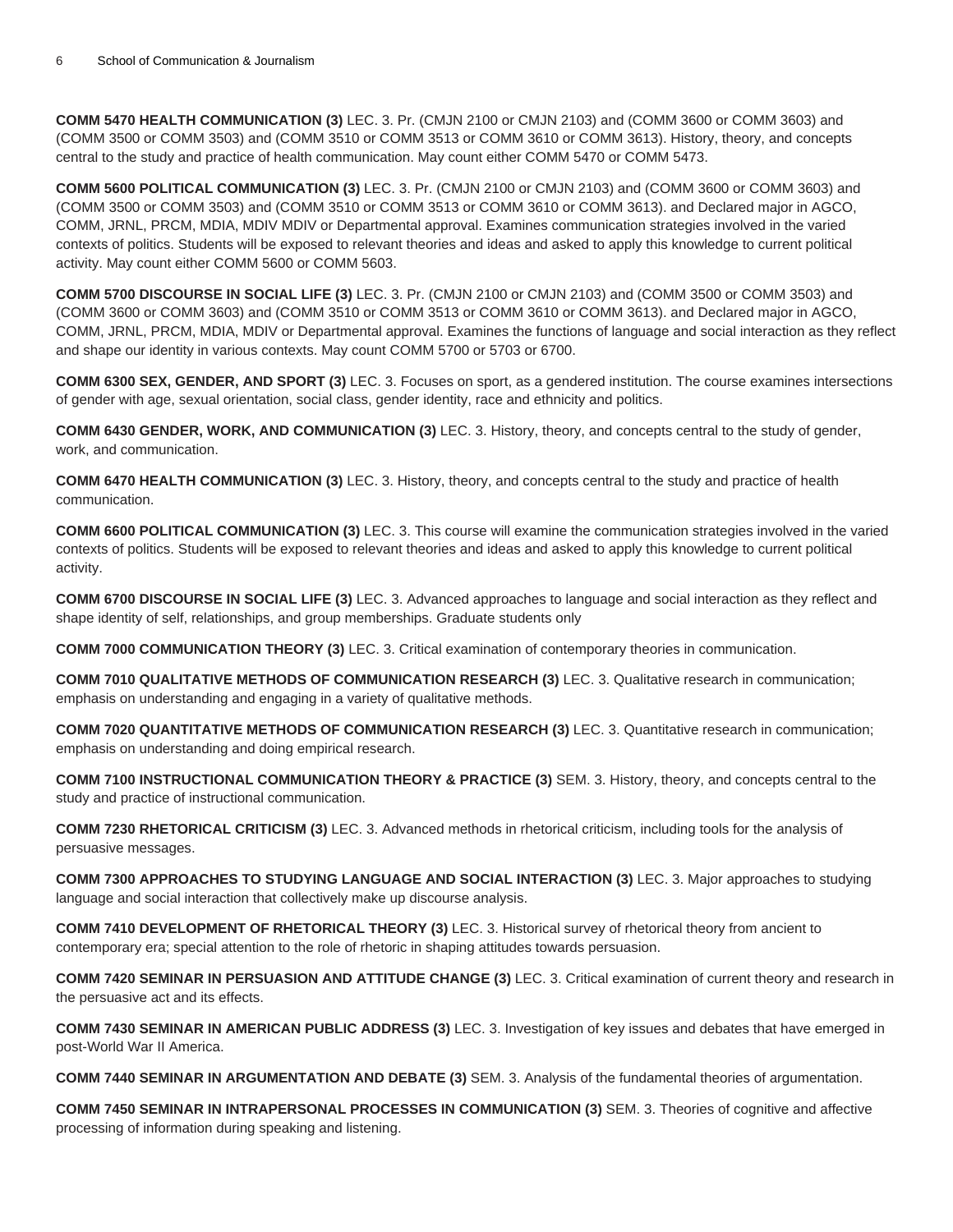**COMM 7460 SEMINAR IN INTERPERSONAL COMMUNICATION (3)** SEM. 3. Theories of the structure and function of interpersonal (dyadic) communication focusing on conversational behavior, traits, relationships, and persuasion.

**COMM 7470 SEMINAR IN SMALL GROUP COMMUNICATION (3)** SEM. 3. Advanced study of the principles of communication as they apply to the small group setting.

**COMM 7480 SEMINAR IN ORGANIZATIONAL COMMUNICATION (3)** SEM. 3. In-depth approach to the study of communication processes within the setting of modern organizations.

**COMM 7490 HEALTH COMMUNICATION (3)** LEC. 3. Examination and application of social science research approaches to the study of health communication.

**COMM 7500 GENDER COMMUNICATION (3)** LEC. 3. Exploration of current theories and research on the relationship between communication and gender.

**COMM 7600 MASS COMMUNICATION THEORY (3)** LEC. 3. Exploration of major areas of concern to the theoretical study of mass communication and the social impact of mediated messages.

**COMM 7610 STUDIES IN POPULAR CULTURE AND MASS COMMUNICATION (3)** LEC. 3. Critical approaches to identifying, interpreting and experiencing popular culture texts within historical, cultural and communication contexts.

**COMM 7620 BROADCAST PROGRAMMING AND CRITICISM (3)** LEC. 3. Exploration of critical, theoretical, and organizational issues relevant to programming and the production of culture within mass media environments.

**COMM 7630 MEDIA MANAGEMENT (3)** LEC. 3. In-depth analysis of current management issues specific to media managers in a multi-cultural world.

**COMM 7640 SEMINAR IN FILM THEORY AND CRITICISM (3)** SEM. 3. Exploration of classical and contemporary film theories and criticism.

**COMM 7660 CULTURAL STUDIES IN MASS MEDIA (3)** LEC. 3. Examination of communication research approaches to the study of culture and media.

**COMM 7670 CONTEMPORARY ISSUES IN FIRST AMENDMENT LAW (3)** LEC. 3. Exploration of controversial issues and cases in First Amendment Law that have been recently decided, are currently before courts, and have shaped the constitutional landscape in the United States.

**COMM 7680 SPORTS, MEDIA, AND CULTURE (3)** LEC. 3. Cultural implications of the relationship between sports and media.

**COMM 7810 PUBLIC RELATIONS THEORY (3)** LEC. 3. Current areas of concern in the theoretical study of public relations.

**COMM 7820 PUBLIC RELATIONS CAMPAIGNS (3)** LEC. 3. Application of public relations and communication concepts to campaign challenges.

**COMM 7830 PUBLIC RELATIONS CASE STUDIES (3)** LEC. 3. Examination of research on public relations case studies to provide a theoretical basis for analyzing similar situations in on the job.

**COMM 7840 COMMUNICATION TRAINING AND CONSULTING (3)** LEC. 3. Theory, concepts, and skills needed to be an effective communication trainer or consultant.

**COMM 7850 PUBLIC RELATIONS ETHICS (3)** LEC. 3. This course provides a framework for understanding ethics in public relations. We will discuss ethical behavior and thinking within the context of practicing public relations. Topics discussed will include relationships, accountability, responsibility, advocacy, truth, and transparency.

**COMM 7930 DIRECTED STUDIES (1-3)** IND. Conferences, readings, research, and reports in general communication, mass communication, or public relations. Course may be repeated for a maximum of 3 credit hours.

**COMM 7970 SPECIAL TOPICS IN COMMUNICATION (3)** SEM. 3. Advanced treatment of contemporary topics, trends, current research findings, and opportunities. Course may be repeated for credit with change in topic.

**COMM 7980 NON-THESIS PROJECT IN COMMUNICATION (3-6)** LEC. SU. Pr. COMM 7000 and COMM 7010 and COMM 7020. and Minimum 27 graduate hours. Professional experience in communication area of interest. Must include managerial experience. Only 3 hours will apply to the degree. Course may be repeated for a maximum of 6 credit hours.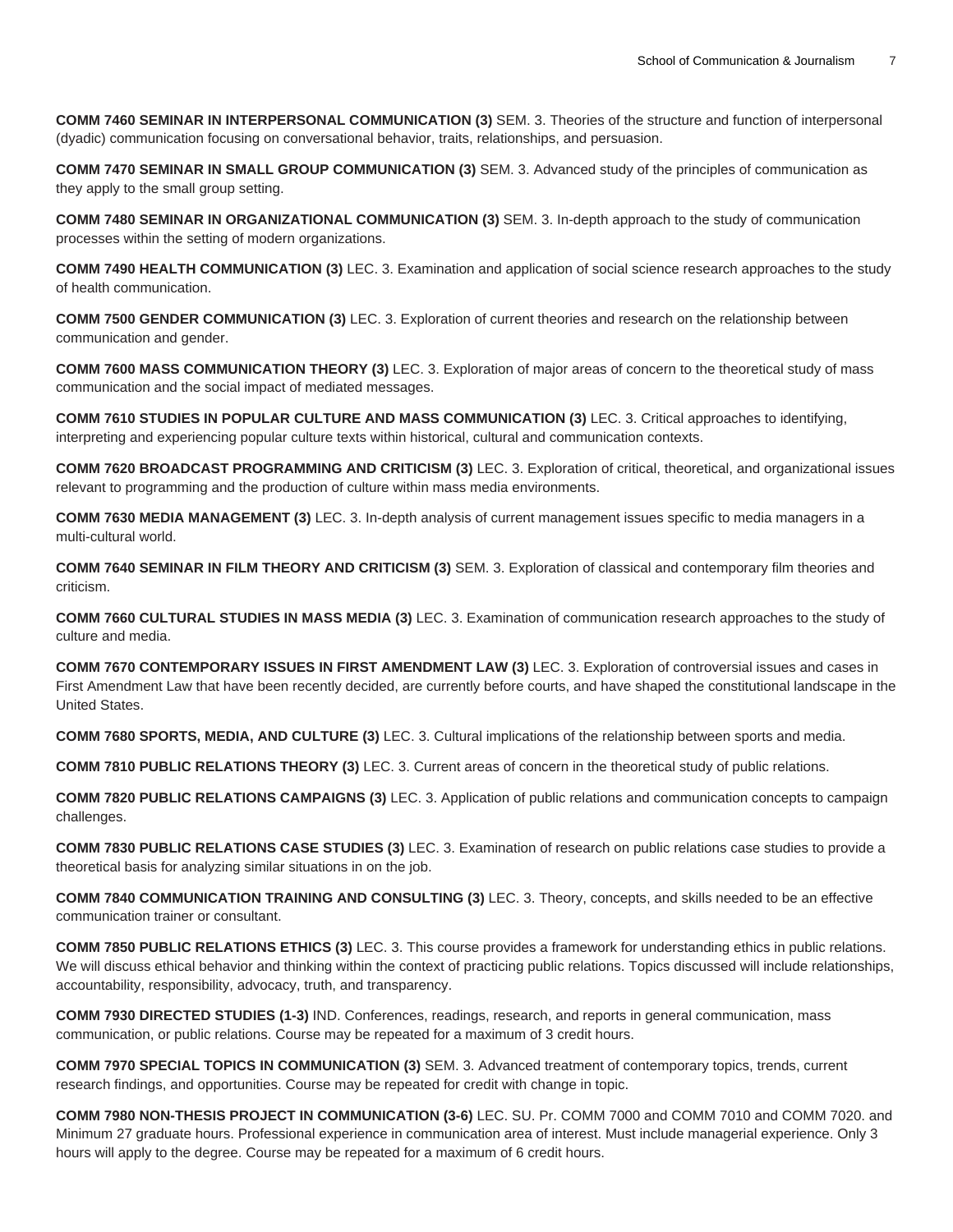**COMM 7990 RESEARCH AND THESIS (1-6)** MST. Course may be repeated with change in topics.

## **Journalism Courses**

**JRNL 1100 JOURNALISM FUNDAMENTALS (3)** LEC. 3. Emphasis on Associated Press Stylebook, word usage, and punctuation for students interested in print, broadcast, public relations, and web-based writing.

**JRNL 1AA0 JOURNALISM FUNDAMENTALS ENTRANCE EXAM (0)** LAB. 1.5. SU. JRNL 1AA0 is an exam option for students who are required to take JRNL 1100. The course will test students on punctuation, grammar, Associated Press Style and word usage to mirror content covered in the in-person course.

**JRNL 2210 NEWSWRITING (3)** LEC. 3. Pr. JRNL 1100 or JRNL 1AA0. With a minimum grade of "B" in JRNL 1100. Introduction to newswriting techniques, with emphasis on learning news values, recognizing parts of a story, and writing stories that meet standards of accuracy, grammar, style, spelling, law, and ethics.

**JRNL 2310 REPORTING (3)** LEC. 3. Pr. (JRNL 1100 or JRNL 1103 or JRNL 1AA0) and (JRNL 2210 or JRNL 2213). With a minimum grade of "B" in JRNL 1100. Preparation for careers in gathering and telling the news. Course emphasizes the writing of accurate, clear, and meaningful news stories for print and digital formats.

**JRNL 3010 BROADCAST & DIGITAL NEWS PRODUCTION (3)** LEC. 3. Pr. (CMJN 2100 or CMJN 2103) and (JRNL 1100 or JRNL 1103 or JRNL 1AA0). with a minimum grade of "B" in JRNL 1100 and Declared major in AGCO, COMM, JRNL, JRSP, PRCM, MDIA, or MDIV. Introduction to the basics of digital video production. Emphasis on techniques used in producing newscasts for broadcast, web and mobile devices.

**JRNL 3020 BROADCAST & DIGITAL NEWS REPORTING (3)** LEC. 3. Pr. JRNL 3010. with a minimum grade of "B" in JRNL 1100 and Declared major in AGCO, COMM, JRNL, PRCM, MDIA or MDIV. Writing and reporting digital news stories on deadline for broadcast, online, social media, and mobile outlets.

**JRNL 3100 GLOBAL JOURNALISM AND MEDIA SYSTEMS (3)** LEC. 3. The Internet and social media have created a world more connected than ever. Examines the economic, political, technological, and cultural changes that impact media and journalism globally.

**JRNL 3110 INTRODUCTION TO APPLIED JOURNALISM (3)** LEC. 3. Pr. (JRNL 1100 or JRNL 1103 or JRNL 1AA0) and (JRNL 2210 or JRNL 2213) and JRNL 2310 and (CMJN 2100 or CMJN 2103). Pr. JRNL 1100 or JRNL 1AA0, CMJN 2100, JRNL 2210, and JRNL 3530. with a minimum grade of B in JRNL 1100, minimum grade of C in JRNL 2210 and declared major in AGCO, COMM, JRNL, JRSP, PRCM, MDIA, MDIV or Departmental approval. Introduction to how a media organization operates; provides an opportunity for students to gain practical, hands-on journalism experience.

**JRNL 3220 MAGAZINE AND FEATURE WRITING (3)** LEC. 3. Pr. (JRNL 1100 or JRNL 1103 or JRNL 1AA0) and (CMJN 2100 or CMJN 2103) and (JRNL 2210 or JRNL 2213). with a minimum grade of "B" in JRNL 1100 and Declared major in AGCO, COMM, JRNL, JRSP, PRCM, MDIA or MDIV. Introduction to writing colorful, human-interest non-fiction pieces that illustrate drama and impact. Students will learn how to pitch their ideas to editors in print and digital markets.

**JRNL 3410 PHOTOJOURNALISM (3)** LEC. 3. Pr. (JRNL 1100 or JRNL 1103 or JRNL 1AA0) and (CMJN 2100 or CMJN 2103) and (JRNL 2210 or JRNL 2213). with a minimum grade of "B" in JRNL 1100 and Declared major in AGCO, COMM, JRNL, JRSP, PRCM, MDIA or MDIV. Uses, techniques, and processes of digital photography for the newspaper, magazine, and web-based industries. Operations of digital SLRs and Photoshop and techniques for variety of assignments are addressed.

**JRNL 3470 EDITING AND DESIGN (3)** LEC. 3. Pr. JRNL 1100 or JRNL 1AA0 and JRNL 2210 and (CMJN 2100 or CMJN 2103). with a minimum grade of "B" in JRNL 1100 and Declared major in AGCO, COMM, JRNL, PRCM, MDIA or MDIV. Introduction to the basics of design, layout, headline writing, typography, use of color, and selection of images for visual impact. Students will learn how to design news, sports, and magazine layouts, using Adobe InDesign and Photoshop.

**JRNL 3510 MULTIMEDIA JOURNALISM (3)** LEC. 3. Pr. (JRNL 1100 or JRNL 1103 or JRNL 1AA0) and (CMJN 2100 or CMJN 2103) and (JRNL 2210 or JRNL 2213). with a minimum grade of "B" in JRNL 1100 and Declared major in AGCO, COMM, JRNL, JRSP, PRCM, MDIA or MDIV. Introduction to multimedia journalistic storytelling. Reporting and production course where students use various technologies to produce journalism stories for digital platforms.

**JRNL 3530 SPORTS REPORTING (3)** LEC. 3. Pr. (JRNL 1100 or JRNL 1103 or JRNL 1AA0) and (JRNL 2210 or JRNL 2213) and (CMJN 2100 or CMJN 2103). with a minimum grade of "B" in JRNL 1100 and Declared major in AGCO, COMM, JRNL, JRSP, PRCM, MDIA or MDIV. Sports reporting for print, broadcast, and online media, with emphasis on interviewing athletes, covering sporting events, and learning about issues surrounding sports.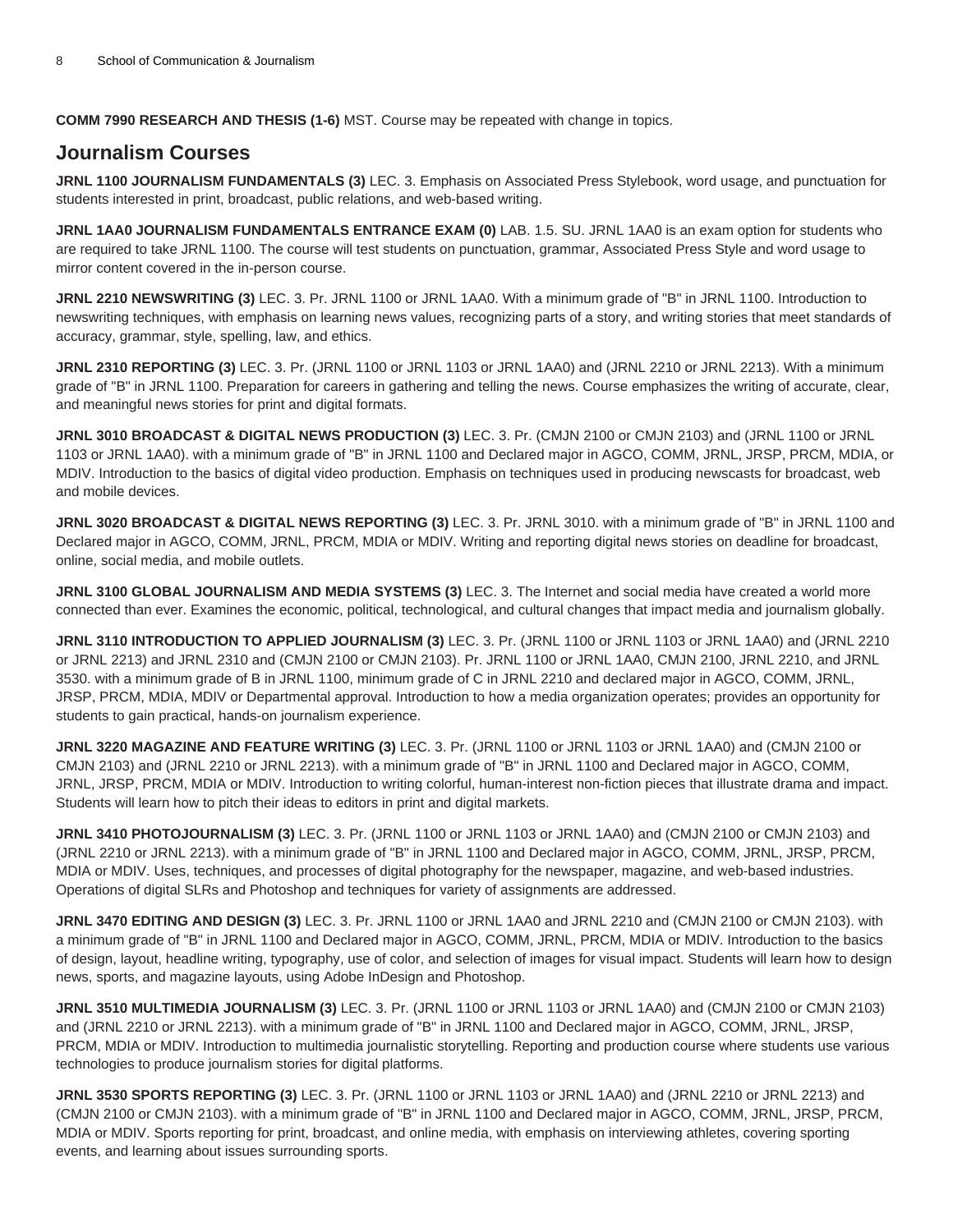**JRNL 4230 ADVANCED REPORTING (3)** LEC. 3. Pr. (CMJN 2100 or CMJN 2103) and JRNL 1100 or JRNL 1AA0 and JRNL 2210 and JRNL 2310 and (JRNL 3220 and JRNL 3020) or (JRNL 3220 and JRNL 3530) or (JRNL 3020 or JRNL 3530). with a minimum grade of "B" in JRNL 1100 and Declared major in AGCO, COMM, JRNL, PRCM, MDIA or MDIV. Developing and writing news stories under deadline pressure; investigative and interpretative reporting.

**JRNL 4320 ENTREPRENEURIAL JOURNALISM (3)** LEC. 3. Pr. JRNL 1100 and (CMJN 2100 or CMJN 2103). with a minimum grade of "B" in JRNL 1100 and Declared major in AGCO, COMM, JRNL, PRCM, MDIA or MDIV. or Departmental approval. Emphasis on content, advertising, audience, and marketing in news organizations and applying entrepreneurial principles to journalism start-ups.

**JRNL 4410 JOURNALISM HISTORY (3)** LEC. 3. Issues facing the American press, from colonial times to the present, with emphasis on regional and state issues.

**JRNL 4470 ADVANCED MAGAZINE AND FEATURE WRITING (3)** LEC. 3. Pr. (CMJN 2100 or CMJN 2103) and JRNL 1100 or JRNL 1AA0 and JRNL 2210 and JRNL 2310 and JRNL 3220 and (JRNL 3020 or JRNL 3530). with a minimum grade of "B" in JRNL 1100 and Declared major in AGCO, COMM, JRNL, PRCM, MDIA or MDIV. Emphasis on creating long-form, non-fiction articles for print and digital publications through graceful and innovative writing techniques and skillful reporting.

**JRNL 4490 LITERARY JOURNALISM (3)** LEC. 3. Survey course on the best non-fiction produced by journalists.

**JRNL 4530 ADVANCED SPORTS REPORTING (3)** LEC. 3. Pr. JRNL 3530. JRNL 4530 provides the capstone course experience for students in the sports journalism emphasis. Students will build skills in areas such as writing long form articles, personality features, enterprise reporting, oral history projects, and comprehensive game coverage, and working with tight deadlines.

**JRNL 4850 REPORTING ISSUES OF SOCIAL CHANGE (3)** LEC. 3. Pr. (JRNL 1100 or JRNL 1103 or JRNL 1AA0). with a minimum grade of "B" in JRNL 1100 or JRNL 1AA0 and declared major in AGCO, COMM, JRNL, JRSP, PRCM, MDIA or MDIV. Engagement with solutions-based journalism wherein story narratives about people, communities, and societal issues give voice and weight to problems and solutions.

**JRNL 4870 COMMUNITY JOURNALISM (3)** LEC. 3. Pr. (JRNL 1100 or JRNL 1103 or JRNL 1AA0) and (JRNL 2210 or JRNL 2213) and (CMJN 2100 or CMJN 2103). with a minimum grade of "B" in JRNL 1100. Civic role of community journalists.

**JRNL 4920 JOURNALISM INTERNSHIP (3)** INT. Pr. (CMJN 2100 or CMJN 2103) and (JRNL 1100 or JRNL 1103 or JRNL 1AA0) and JRNL 2210 and JRNL 2310 and (JRNL 3020 or JRNL 3220 or JRNL 3530) and (JRNL 3010 or JRNL 3110 or JRNL 3410 or JRNL 3470 or JRNL 3510). With a minimum grade of "B" in JRNL 1100 and one specialized reporting course and one journalism production course and Declared major in JRNL or JRSP. Opportunity to apply classroom experience to career setting. Internship must be a supervised, closely monitored work experience, appropriate to the major, that takes place in a professional setting. Admission to internship program.

**JRNL 4930 DIRECTED STUDIES (1-4)** IND. Research and analysis of specific areas of journalism. Course may be repeated for a maximum of 6 credit hours.

**JRNL 4970 SPECIAL TOPICS IN JOURNALISM (3)** AAB. 3. Pr. JRNL 1100 or JRNL 1AA0 and JRNL 2210. with a minimum grade of B in JRNL 1100 and Declared major in AGCO, COMM, JRNL, PRCM, MDIA or MDIV. Study of narrowly defined journalism topics not already covered in the current JRNL curriculum. Course may be repeated for a maximum of 6 credit hours.

## **Media Studies Courses**

**MDIA 2350 INTRODUCTION TO FILM STUDIES (3)** LEC. 2. LAB. 2. Introduction to film analysis, modes of film practice and critical approaches to the study of cinema. May count either MDIA 2350/MDIA 2353.

**MDIA 2420 INTRODUCTION TO FILMMAKING (3)** DSL/STU. 3. Pr. CMJN 2100 or CMJN 2103. A studio course introducing students to the theory and practice of cinematography and editing for the short film. Pre-MDIA, Pre-MDIV, and declared MDIA/MDIV majors only.

**MDIA 2700 INTRODUCTION TO VISUAL MEDIA (3)** DSL/STU. Pr. CMJN 2100 or CMJN 2103. A studio course introducing students to concepts and techniques of digital image-making for the short film. Pre-MDIA, Pre-MDIV, and declared MDIA/MDIV majors only.

**MDIA 3100 INTERMEDIATE FILMMAKING (3)** DSL/STU. 3. Pr. MDIA 2420 and (MDIA 2700 or MDIA 2703). An intermediate studio course in which students develop sound design skills for the short film.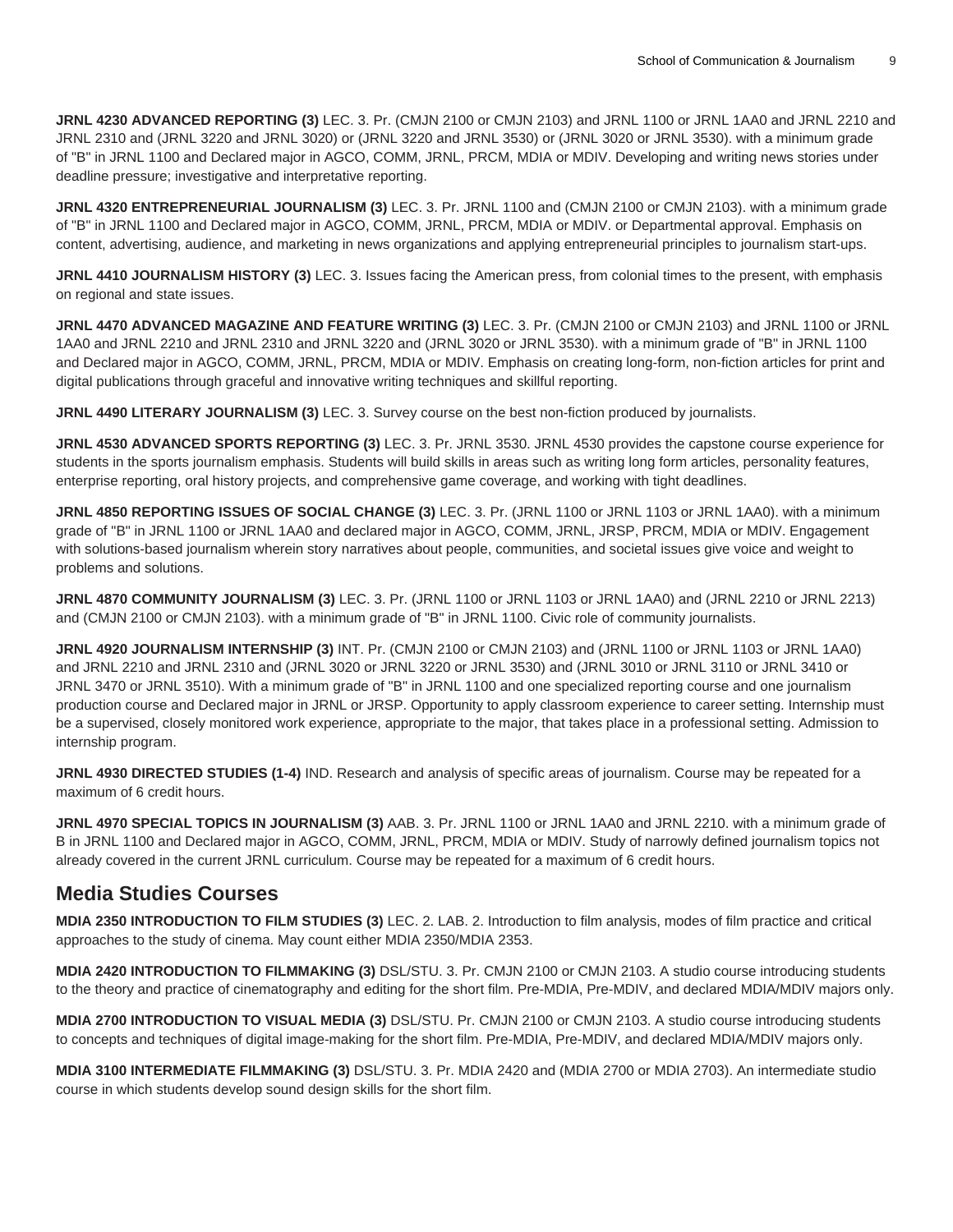**MDIA 3110 CINEMATOGRAPHY (3)** STU. 3. Pr. MDIA 2420 and MDIA 2700. An intermediate studio course in which students explore the art of filmmaking through methods and techniques of cinematography for the short film. The course structure will emphasize short scene studies which focus on visual outcomes including cameras technology, motion, lighting, composition and post-production.

**MDIA 3120 FILM EDITING (3)** STU. 3. Pr. MDIA 2700 and MDIA 2420. An intermediate studio course in which students explore the theory and practice of editing for the short film.

**MDIA 3210 SOUNDTRACKS, MUSIC AND MEDIA (3)** LEC. 3. Pr. MDIA 2350 or MDIA 2353. Historical, artistic, sociocultural and economic contexts of music and media.

**MDIA 3300 FOUNDATION OF MEDIA STUDIES (3)** LEC. 2. LAB. 2. Pr. MDIA 2350 or MDIA 2353. This is a foundational course that provides students with a survey of the key theoretical approaches to studying the cultural, social, political and economic dimensions of entertainment media.

**MDIA 3310 HISTORY OF NEW AND EMERGING MEDIA (3)** LEC. 3. Pr. MDIA 3300 or MDIA 3303. This course examines the origins and development of the Internet and related platforms including USENET, the World Wide Web, and social media. In the process, the course addresses many of the social, political, economic, and industrial implications that have accompanied the use of the Internet as a communication technology.

**MDIA 3320 GENDER AND SEXUALITY IN MEDIA (3)** LEC. 3. Pr. (MDIA 2350 or MDIA 2353) and (CMJN 2100 or CMJN 2103). This course is focused on the relationship between gender, sexuality, identity and the media, looking at key theories, representation, audience engagement and industrial imperatives.

**MDIA 3350 SCREENWRITING (3)** LEC. 3. Pr. (CMJN 2100 or CMJN 2103) and (MDIA 2350 or MDIA 2353). A writing course introducing students to the basic concepts of screen storytelling and the craft of turning story ideas into screenplays. MDIA and MDIV majors only.

**MDIA 3360 AUDIO STORYTELLING AND PODCASTING (3)** STU. 3. Pr. CMJN 2100 or CMJN 2103. Students will gain hands-on experience in producing audio stories and in designing and producing podcasts.

**MDIA 3370 GLOBAL MEDIA (3)** LEC. 2. LAB. 2. Pr. MDIA 2350 or MDIA 2353. Global media is focused on the complex global dimensions of media production, distribution and reception, with a primary focus on entertainment media.

**MDIA 3580 REPRODUCING POPULAR CULTURE (3)** LEC. 3. Postmodern study on the widespread recycling of media artifacts. May count either MDIA 3580 or MDIA 3583 or RTVF 3580.

**MDIA 3600 FILM GENRES (3)** LEC. 2. LAB. 2. Pr. MDIA 2350 or MDIA 2353. A critical examination of popular film genres and how they have been used historically within the film industry, film studies, media criticism and popular culture.

**MDIA 3650 MEDIA INDUSTRIES (3)** LEC. 2. LAB. 2. Pr. MDIA 2350 or MDIA 2353. The course provides students a comprehensive overview of how the media industries work, why they work as they do, and the broader theoretical and practical implications of the media industries.

**MDIA 3700 AUDIENCES AND FAN CULTURE (3)** LEC. 2. LAB. 2. Pr. MDIA 2350 or MDIA 2353. This course explores theories of the audience in media and cultural studies, the history of studying media audiences, while also considering contemporary scholarship, technology, identity and fan communities.

**MDIA 3750 RACE AND AMERICAN FILM HISTORY (3)** LEC. 2. LAB. 2. Pr. MDIA 2350 or MDIA 2353. A critical examination of the historical and social constructions of race and ethnicity in popular U.S. films.

**MDIA 3820 SEQUENCE DESIGN (3)** STU. 3. Pr. MDIA 2420 and MDIA 2700. An intermediate studio course in which students develop animation skills for title design.

**MDIA 3970 SPECIAL TOPICS (3)** AAB. 3. Topics in Media Studies at the intermediate level. Course may be repeated for a maximum of 6 credit hours.

**MDIA 4200 CULTURAL HISTORY OF BROADCASTING (3)** LEC. 2. LAB. 2. Pr. (MDIA 3300 or MDIA 3303) and (CMJN 2100 or CMJN 2103). This course examines the social, political, industrial and cultural forces behind the development of U.S.broadcasting. We will consider broadcasting as an industry, cultural form, art form, and social institution.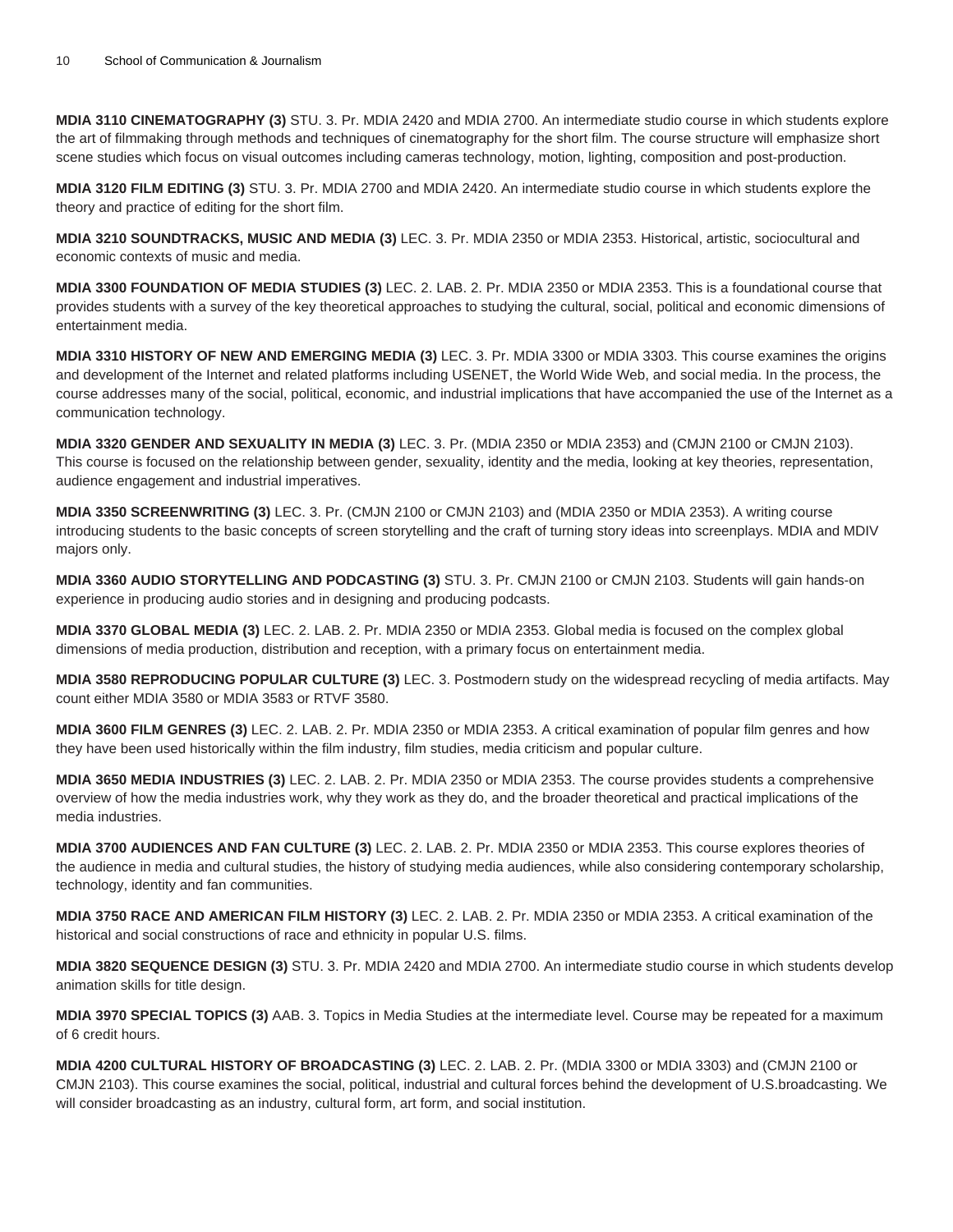**MDIA 4210 POPULAR CULTURE STUDIES (3)** LEC. 3. Pr. (MDIA 3300 or MDIA 3303 or RTVF 3300 or RTVF 3303) and (CMJN 2100 or CMJN 2103). Examines myths, icons, rituals, heroes, celebrities, genres, narratives, stereotypes as experienced and presented within communication processes. Declared major in AGCO, COMM, JRNL, JRSP, MDIA or PRCM.

**MDIA 4250 SCREEN CULTURE (3)** LEC. 2. LAB. 2. Pr. MDIA 3300 or MDIA 3303. A critical study of the historical development and the cultural meanings of dominant screen technologies (film screens, TVs, computer screens, mobile devices).

**MDIA 4300 MEDIA PROGRAMMING (3)** LEC. 3. Pr. (MDIA 3300 or MDIA 3303 or RTVF 3300 or RTVF 3303) and (CMJN 2100 or CMJN 2103). Introduces organizational concepts, strategies, processes, and frameworks for programming in various media systems, including broadcast, cable and streaming sources.

**MDIA 4310 MEDIA AND SOCIETY (3)** LEC. 3. Pr. (MDIA 3300 or MDIA 3303 or RTVF 3300 or RTVF 3303) and (CMJN 2100 or CMJN 2103). Examination of the relationship between the mass communication industry and a mass society. Declared major in AGCO, COMM, JRNL, MDIA, MDIV or PRCM.

**MDIA 4350 TELEVISION CRITICISM (3)** LEC. 3. LAB. 1. Pr. MDIA 3303 or MDIA 3300. This course prepares students to critically analyze television with a deep study of the aesthetics of television coupled with an overview of critical approaches to television research.

**MDIA 4390 FILM AUTHORS (3)** LEC. 2. LAB. 2. Pr. (MDIA 3300 or MDIA 3303 or RTVF 3300 or RTVF 3303). In-depth study of one or more filmmakers important to the development of film as a popular art form. Declared major in AGCO, COMM, JRNL, JRSP, MDIA or PRCM.

**MDIA 4400 ADVERTISING AND CONSUMER CULTURE (3)** LEC. 2. LAB. 2. Pr. MDIA 3300 or MDIA 3303. This course is a critical examination of the relationship between the advertising industries and the media industries and how they have influenced each other as well as mainstream US culture.

**MDIA 4420 HISTORY OF MEDIA TECHNOLOGY (3)** LEC. 3. Pr. (MDIA 3300 or MDIA 3303 or RTVF 3300 or RTVF 3303). History of media technology from 18th-21st centuries. Declared major in AGCO, COMM, JRNL, MDIA or PRCM. May count either MDIA 4420 or RTVF 4420.

**MDIA 4500 CULTURE AND TECHNOLOGY (3)** LEC. 3. Pr. (MDIA 3300 or MDIA 3303) and (CMJN 2100 or CMJN 2103). This course explores the complex interrelations, issues and impacts between culture and technology through a range of interdisciplinary academic, professional and global settings, contexts and texts.

**MDIA 4580 FAME, CELEBRITY, AND MEDIA CULTURE (3)** LEC. 3. Pr. (MDIA 3300 or MDIA 3303 or RTVF 3300 or RTVF 3303) and CMJN 2100 or CMJN 2103. Examination of celebrity and fame as distinguishing cultural phenomena. Declared major in AGCO, COMM, JRNL, MDIA, MDIV or PRCM. May count either MDIA 4580 or MDIA 4583 or RTVF 4580.

**MDIA 4600 ADAPTATION FOR THE SHORT FILM (3)** LEC. 3. Pr. MDIA 3100 or MDIA 3103. A survey of ways in which film can be adapted from pre-existing sources to create new works that stand on their own. Declared major in AGCO, COMM, JRNL, MDIA, MDIV or PRCM. May count either MDIA 4600 or MDIA 4603 or RTVF 4600.

**MDIA 4920 INTERNSHIP (3)** INT. 200. Pr. CMJN 2100 or CMJN 2103 and MDIA 3300 or MDIA 3303. Opportunity to apply classroom experience to career setting. Internship must be a supervised, closely monitored work experience, appropriate to the major, that takes place in a professional setting.

**MDIA 4930 DIRECTED STUDIES (3)** IND. 3. Pr. MDIA 3300 or MDIA 3303. Study of narrowly-defined MDIA topic not already covered in the MDIA curriculum and under the direction of an MDIA faculty. May be repeated with a change in topic. Declared major in AGCO, COMM, JRNL, MDIA, MDIV or PRCM. May count either MDIA 4930 or MDIA 4933 or MDIA 4970 or RTVF 4970. Course may be repeated for a maximum of 6 credit hours.

**MDIA 4940 VISUAL MEDIA PROJECTS (3)** DSL/STU. 3. Pr. MDIA 3100. Capstone course in which students work as a team on an advanced visual media project.

**MDIA 4970 SPECIAL TOPICS (3)** LEC. 3. Pr. MDIA 3300 or MDIA 3303. Topics in Media Studies at the advanced level. Course may be repeated for a maximum of 6 credit hours.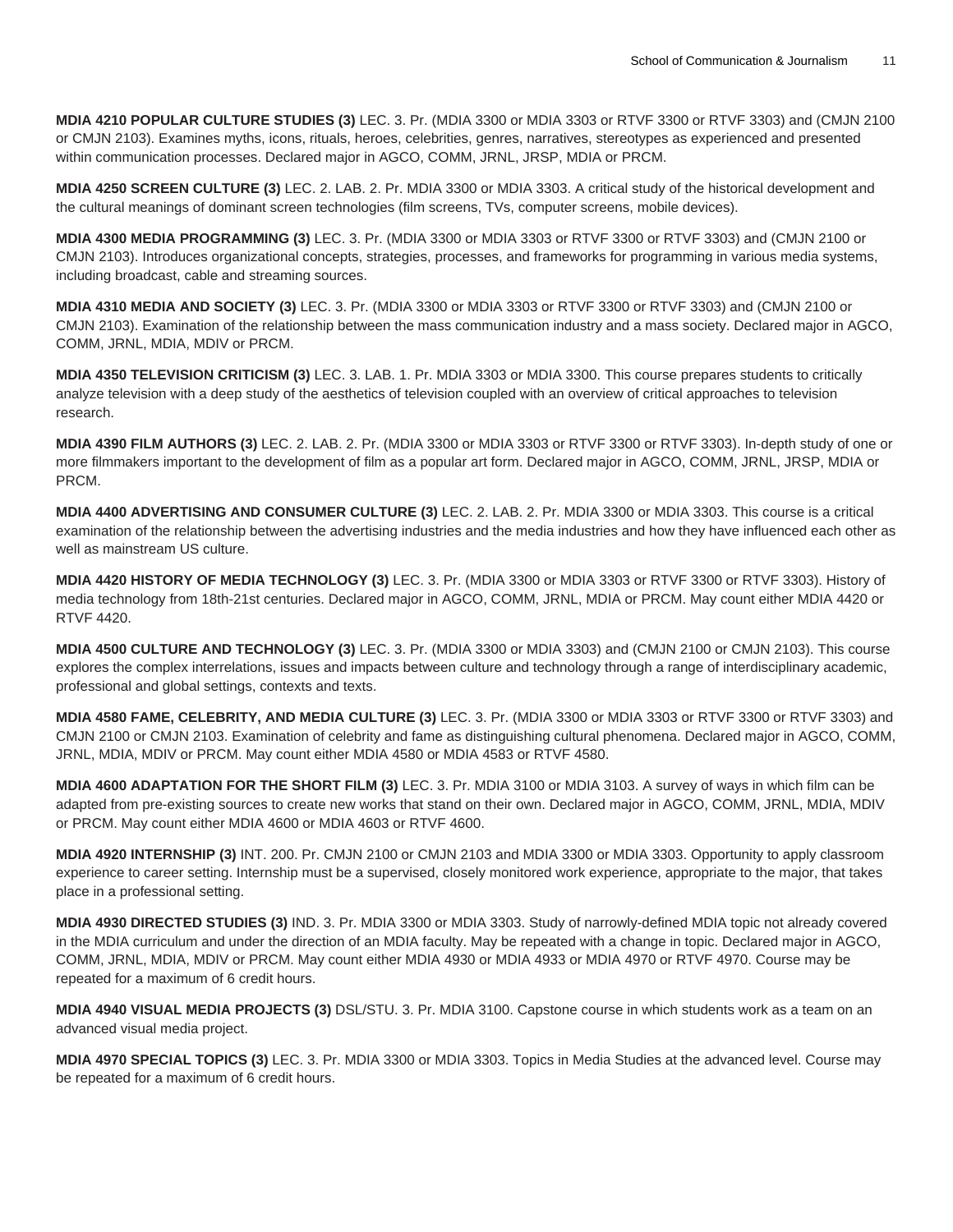# **Public Relations Commu Courses**

**PRCM 1000 PR AND MEDIA RELATIONS FUNDAMENTALS (3)** LEC. Introduction to the public relations discipline, including its history, theory, ethics and its relationship to media relations, with an emphasis on developing fundamental public relations writing skills.

**PRCM 2400 FOUNDATIONS OF PUBLIC RELATIONS (3)** LEC. 3. This course is designed to be an overview of the functions, practices and growing application of public relations in both private industry and the public sector. May count either PRCM 2400 /PRCM 2043 or PRCM 3040/PRCM 3043.

**PRCM 2500 PUBLIC RELATIONS CASE STUDIES & ETHICS (3)** LEC. 3. Pr. (JRNL 1100 or JRNL 1103 or JRNL 1AA0) and (CMJN 2100 or CMJN 2103) and (PRCM 2400 or PRCM 2403). This is a course designed to provide Public Relations students with an understanding of both effective and ineffective methods of PR through studying actual cases from the field itself with special attention given to the ethical aspect of decision making.

**PRCM 3000 MULTIMEDIA WRITING FOR PUBLIC RELATIONS (3)** LEC. 3. Pr. (JRNL 1100 or JRNL 1103 or JRNL 1AA0) and (PRCM 2500 or PRCM 2503) and (CMJN 2100 or CMJN 2103) and (PRCM 2400 or PRCM 2403 or PRCM 3040 or PRCM 3043). JRNL 1100 with a minimum grade of "B" in JRNL 1100. PRCM or AGCO major only. This course will have an emphasis on communication tactics; plan, write and produce public relations tools; audience and media selection; print and electronic media.

**PRCM 3080 INTERNATIONAL PUBLIC RELATIONS (3)** LEC. 3. Pr. CMJN 2100 or CMJN 2103. Exploration of public relations theory, research, and practice in an international context.

**PRCM 3090 PUBLIC RELATIONS IN POLITICAL PROCESSES (3)** LEC. 3. Pr. CMJN 2100 or CMJN 2103. Surveys of the intersection of politics and public relations, emphasizing theoretical and practical principles in political processes.

**PRCM 3260 STRATEGIC COMMUNICATION IN PUBLIC RELATIONS (3)** LEC. 3. Pr. (JRNL 1100 or JRNL 1103 or JRNL 1AA0) and (CMJN 2100 or CMJN 2103) and (PRCM 2400 or PRCM 2403). JRNL 1100 with a minimum grade of "B" in JRNL 1100. Framework for the strategy and integration of messages within public relations.

**PRCM 3270 PUBLIC RELATIONS IN THE NOT-FOR-PROFIT ARENA (3)** LEC. 3. Pr. CMJN 2100 or CMJN 2103. Nonprofit organizations and foundations and the role of public relations within those organizations.

**PRCM 3280 SOCIAL MEDIA AND PUBLIC RELATIONS (3)** LEC. 3. Pr. (CMJN 2100 or CMJN 2103) and (JRNL 1100 or JRNL 1103 or JRNL 1AA0) and (PRCM 2400 or PRCM 2403 or PRCM 3040 or PRCM 3043) and (PRCM 2500 or PRCM 2503). JRNL 1100 with a minimum grade of "B" in JRNL 1100. Declared major in AGCO or PRCM. Examination of how new social media impact public relations strategies.

**PRCM 4020 DIGITAL STYLE AND DESIGN IN PUBLIC RELATIONS MESSAGES (3)** LEC. 3. Pr. (JRNL 1100 or JRNL 1103 or JRNL 1AA0) and (CMJN 2100 or CMJN 2103) and (PRCM 2400 or PRCM 2403 or PRCM 3040 or PRCM 3043) and (PRCM 2500 or PRCM 2503). JRNL 1100 with a minimum grade of "B" in JRNL 1100. PRCM or AGCO major only. Introduction to the use of style and design in public relations messages. Departmental approval or Declared major in AGCO or PRCM.

**PRCM 4400 PUBLIC RELATIONS RESEARCH (3)** LEC. 3. Pr. (JRNL 1100 or JRNL 1103 or JRNL 1AA0) and (CMJN 2100 or CMJN 2103) and (PRCM 2500 or PRCM 2503) and (PRCM 2400 or PRCM 2403 or PRCM 3040 or PRCM 3043). JRNL 1100 with a minimum grade of "B" in JRNL 1100. PRCM or AGCO major only. Identifying, characterizing and evaluating stakeholder groups and alternative channels of communication; formal research procedures including sampling, instrument design, information gathering, data processing, analysis and reporting.

**PRCM 4500 PUBLIC RELATIONS CAMPAIGNS (3)** LEC. 3. Pr. (CMJN 2100 or CMJN 2103) and (JRNL 1100 or JRNL 1103 or JRNL 1AA0) and (PRCM 2500 or PRCM 2503) and (PRCM 2400 or PRCM 2403 or PRCM 3040 or PRCM 3043) and PRCM 3000 and PRCM 4400. JRNL 1100 with a minimum grade of "B" in JRNL 1100. Application of theory, research data, and problem-solving techniques in the development of comprehensive public relations strategies.

**PRCM 4920 INTERNSHIP (3)** AAB/INT. 200. Pr. (CMJN 2100 or CMJN 2103) and (PRCM 2400 or PRCM 2403) and (PRCM 3000 or PRCM 3003). Opportunity to apply classroom experience in career setting. Internship must be a supervised, closely monitored work experience, appropriate to the major, that takes place in a professional setting.

**PRCM 4930 DIRECTED STUDIES IN PUBLIC RELATIONS (3)** LEC. 3. Pr. (JRNL 1100 or JRNL 1103 or JRNL 1AA0) and (PRCM 3040 or PRCM 3043 or PRCM 2400 or PRCM 2403) and (CMJN 2100 or CMJN 2103). with a minimum grade of "B" in JRNL 1100. Independent Study on a specific topic of interest not already addressed in any regular PRCM course.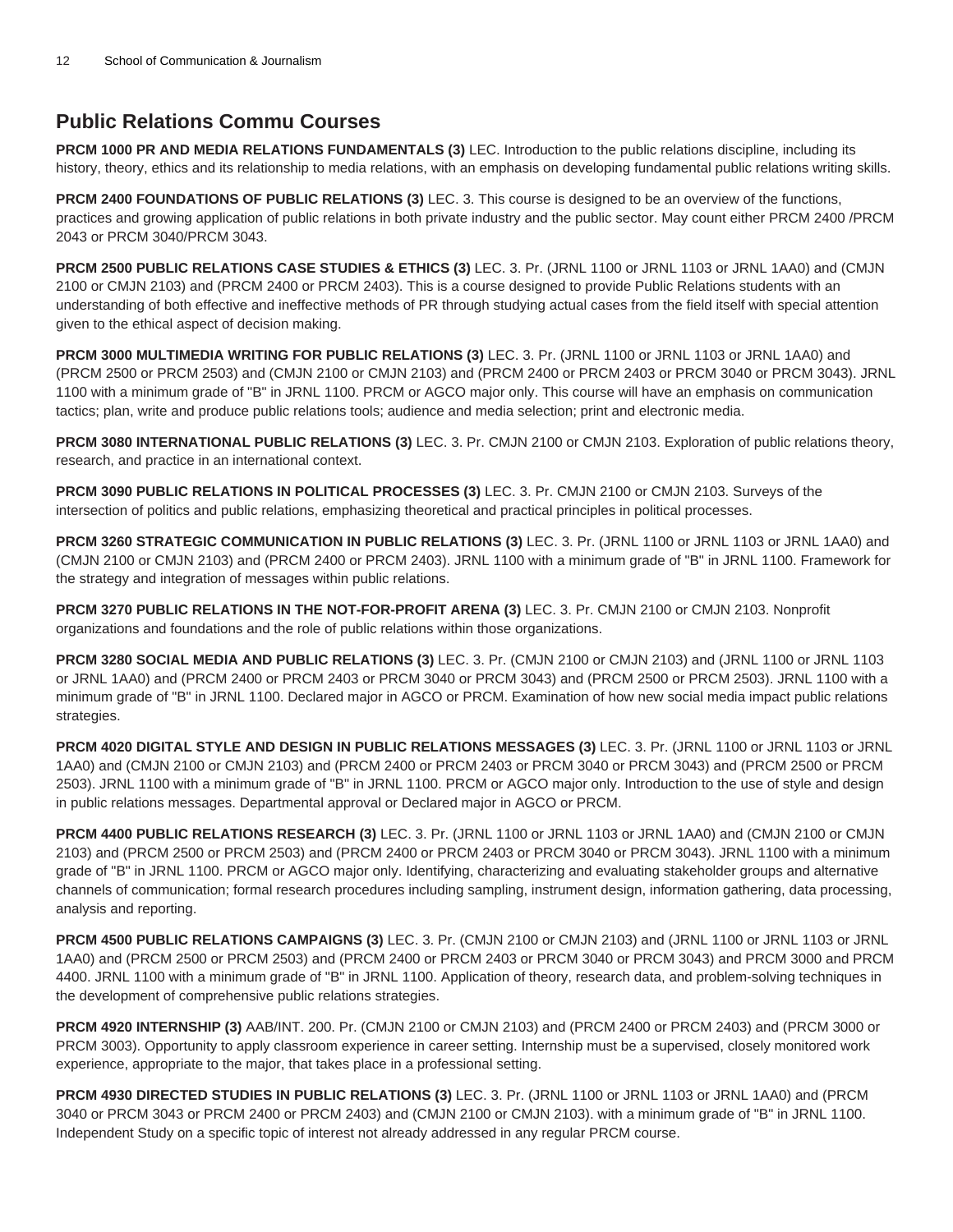**PRCM 4970 SPECIAL TOPICS IN PUBLIC RELATIONS (3)** LEC. 3. Pr. (JRNL 1100 or JRNL 1103 or JRNL 1AA0) and (PRCM 3040 or PRCM 3043 or PRCM 2400 or PRCM 2403) and (CMJN 2100 or CMJN 2103) and (PRCM 2500 or PRCM 2503). with a minimum grade of "B" in JRNL 1100. Focus on narrowly defined PRCM topics not already covered in the current PRCM curriculum.

## **Communication and Journalism Courses**

**CMJN 2100 CONCEPTS IN COMMUNICATIONS AND JOURNALISM (3)** LEC. 2. LAB. 1. Introduction to the basic principles of various communication forms, the dominant communication theories, and communication industries. May count either CMJN 2100 or CMJN 2103.

**CMJN 2910 COMMUNICATION AND JOURNALISM PRACTICUM (1-3)** PRA. SU. Departmental Approval. Practical experiences in potential career fields gained while working in professional settings. One to three hours variable credit. Course may be repeated for a maximum of 3 credit hours.

**CMJN 3110 SPORTS MEDIA RELATIONS (3)** LEC. 3. Pr. CMJN 2100 or CMJN 2103. Focuses on the major concepts and theories of the management of sports media relations. Will include discussion of issues, philosophies and cases. May count either sections CMJN 3110, CMJN 3113 or MDIA 4350.

**CMJN 3210 NEWS AND SPORTS ANNOUNCING (3)** LEC. 3. Pr. CMJN 2100 or CMJN 2103. This class focuses on the theory and practical technique of studio and field announcing. Primary emphasis will be placed on announcing for news and sports. Additional attention will be given to voice over announcing.

**CMJN 3350 VISUAL COMMUNICATION (3)** LEC. 3. Visual literacy, cognition, aesthetics, critical evaluation, and technology in human communication, with emphasis on impact of visual media in informative, interpretive, and persuasive message.

**CMJN 3410 INTRODUCTION TO SPORTS VIDEO PRODUCTION (3)** LEC. 2, DSL/LST. 1. Introduction to multi-camera live sports production, video and audio editing techniques, how to operate equipment, create basic animated graphics, learn work crew positions and understand a script. Students will complete work for the SEC Network and War Eagle Productions.

**CMJN 3510 CONTROL ROOM OPERATIONS (3)** LEC. 3. Introduction to various control room positions and equipment associated with a live broadcast. Students will learn the skills needed to set up, adjust and operate production equipment before and during broadcasts.

**CMJN 3650 RHETORIC OF SPORTS (3)** LEC. 3. Examination of sports in the public sphere, using rhetorical theories to understand how sports contribute to social issues such as identity, community, ethnicity, gender, and politics. May count either CMJN 3650 or COMM 3650.

**CMJN 4000 MASS MEDIA LAW AND REGULATION (3)** LEC. 3. Pr. CMJN 2100 or CMJN 2103. and junior or senior standing. Laws and regulations that govern journalists, media content and industries.

**CMJN 4320 SPORTS MEDIA MANAGEMENT (3)** LEC. 3. Pr. CMJN 2100. Addresses principles and practices of managing sports media properties across multiple platforms.

**CMJN 4340 MASS COMMUNICATION AND FAMILY (3)** LEC. 3. Examination of the relationship between the American family and the mass communication industry.

**CMJN 4370 MASS COMMUNICATION AND RELIGION (3)** LEC. 3. Examines the relationship between mass communication and religion. Portrayals and influences will be analyzed.

**CMJN 4400 GENDER COMMUNICATION (3)** LEC. 3. Examination of the ways in which gender is created, maintained, and/or changed through communication.

**CMJN 4410 ADVANCED SPORTS VIDEO PRODUCTION (3)** LEC. 2, LST. 1. Pr. CMJN 3410. This course is designed to give students in-depth training that covers advanced video editing techniques and effects. In addition, students will gain experience with advanced camera operation and techniques, focusing on high-quality production throughout the process.

**CMJN 4430 SPORTS, MEDIA AND SOCIETY (3)** LEC. 3. Cultural and professional implications of the relationship between sports and media. May count either CMJN 4430 or JRNL 4430.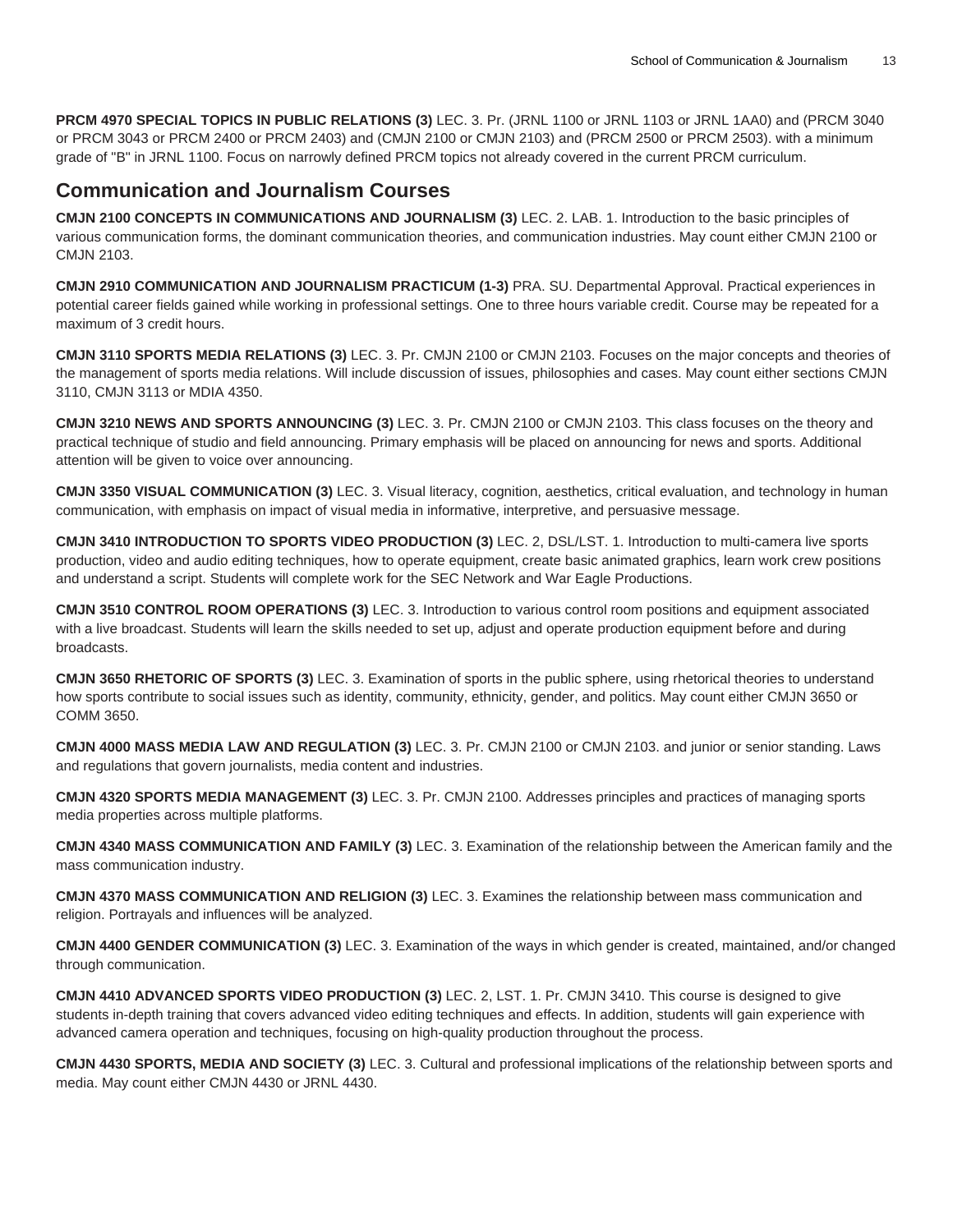**CMJN 4510 SPORTS STORYTELLING & VIDEO PROFILES (3)** LEC. 3. Pr. (CMJN 2100 or CMJN 2103) and (CMJN 3410 or CMJN 3413) and (JRNL 1100 or JRNL 1AA0) and (JRNL 2210 or JRNL 2213). Technology has changed the landscape of how sports stories are seen and ingested today. Students will explore the art of sports storytelling and learn the foundational skills needed to effectively use cameras, lighting, editing equipment and other industry-standard tools to tell a visual story.

**CMJN 4610 LIVE SPORTS PRODUCING (3)** LEC. 3. Pr. (CMJN 2100 or CMJN 2103) and (JRNL 1100 or JRNL 1AA0) and (JRNL 2210 or JRNL 2213) and CMJN 3510. Students will learn how to produce live events for broadcast and in-venue video boards. Students will gain the necessary knowledge and skills for producing a high-quality live event. This includes preparation, decision making skills and industry-standard terminology.

**CMJN 4970 SPECIAL TOPICS IN COMMUNICATION AND JOURNALISM (3)** LEC. 3. Specialized topics related to the study and practice of Communication, Journalism, Media Studies and/or Public Relations. Course may be repeated for a maximum of 6 credit hours.

**CMJN 5100 CMJN ABROAD (3)** AAB. 3. Explores theory, research, and practice in the fields of communication, media, and public relations in an international context. May count either CMJN 5100 or CMJN 6100.

**CMJN 6100 CMJN ABROAD (3)** AAB. 3. Explores theory, research, and practice in the fields of communication, media, and public relations in an international context. May count either CMJN 5100 or CMJN 6100.

#### **Communication Courses**

**COMM 1000 PUBLIC SPEAKING (3)** LEC. 3. Oral communication theory and practice in a public speaking setting, with emphasis on content, organization, delivery, and adaptation to the audience.

**COMM 1007 HONORS PUBLIC SPEAKING (3)** LEC. 3. Pr. Honors College. This course will focus on numerous elements of oral communication - public speaking, group communication and interpersonal communication. This is different from a typical speech class that focuses solely on public speaking. An emphasis will also be placed on debate(forensics).

**COMM 2010 COMMUNICATION IN SOCIETY (3)** LEC. 3. Theory underlying the construction of rhetorical messages as well as critical perspectives for the analysis of public discourse. May count either COMM 2010 or COMM 2013.

**COMM 2400 INTRODUCTION TO WORKPLACE COMMUNICATION (3)** LEC. 3. Communication in modern organizations, emphasizing practice in areas such as interviewing, managing meeting, and conducting professional presentations. May count either COMM 2400 or COMM 2403.

**COMM 2410 SMALL GROUP COMMUNICATION (3)** LEC. 3. Theory and practice of competent communication in task-oriented small group settings such as committees. Topics include roles, leadership, decision making, problem solving, and conflict management. May count either COMM 2410 or COMM 2413.

**COMM 3100 PROFESSIONAL PRESENTATIONS (3)** LEC. 3. Pr. COMM 1000 or COMM 1003. Refining the knowledge and skills necessary for communicating clearly and effectively in oral presentations.

**COMM 3110 PERSUASION (3)** LEC. 3. Understanding and analyzing persuasive messages. Survey of theoretical approaches to attitude formation and change. Developing skills as a critical evaluator of persuasive messages. May count either COMM 3110 or COMM 3113.

**COMM 3300 COMMUNICATION AND CONFLICT (3)** LEC. 3. Enhance awareness of and develop skills in managing conflict processes in interpersonal relationships. May count either COMM 3300 or COMM 3303.

**COMM 3400 ORGANIZATIONAL COMMUNICATION (3)** LEC. 3. This course examines theory, approaches, and processes associated with organizational communication. May count either COMM 3400 or COMM 3403.

**COMM 3450 INTERCULTURAL COMMUNICATION (3)** LEC. 3. Different types of problems encountered when communicating with different cultures. May count either COMM 3450 or COMM 3453.

**COMM 3500 FOUNDATIONS OF HUMAN COMMUNICATION (3)** LEC. 3. Pr. CMJN 2100 or CMJN 2103. Theories examining the nature of human communication. May count either COMM 3500 or COMM 3503.

**COMM 3510 RESEARCH IN HUMAN COMMUNICATION (3)** LEC. 3. Pr. CMJN 2100 or CMJN 2103. Introduction to and application of quantitative and qualitative methods of communication research. May count either COMM 3510 or COMM 3513.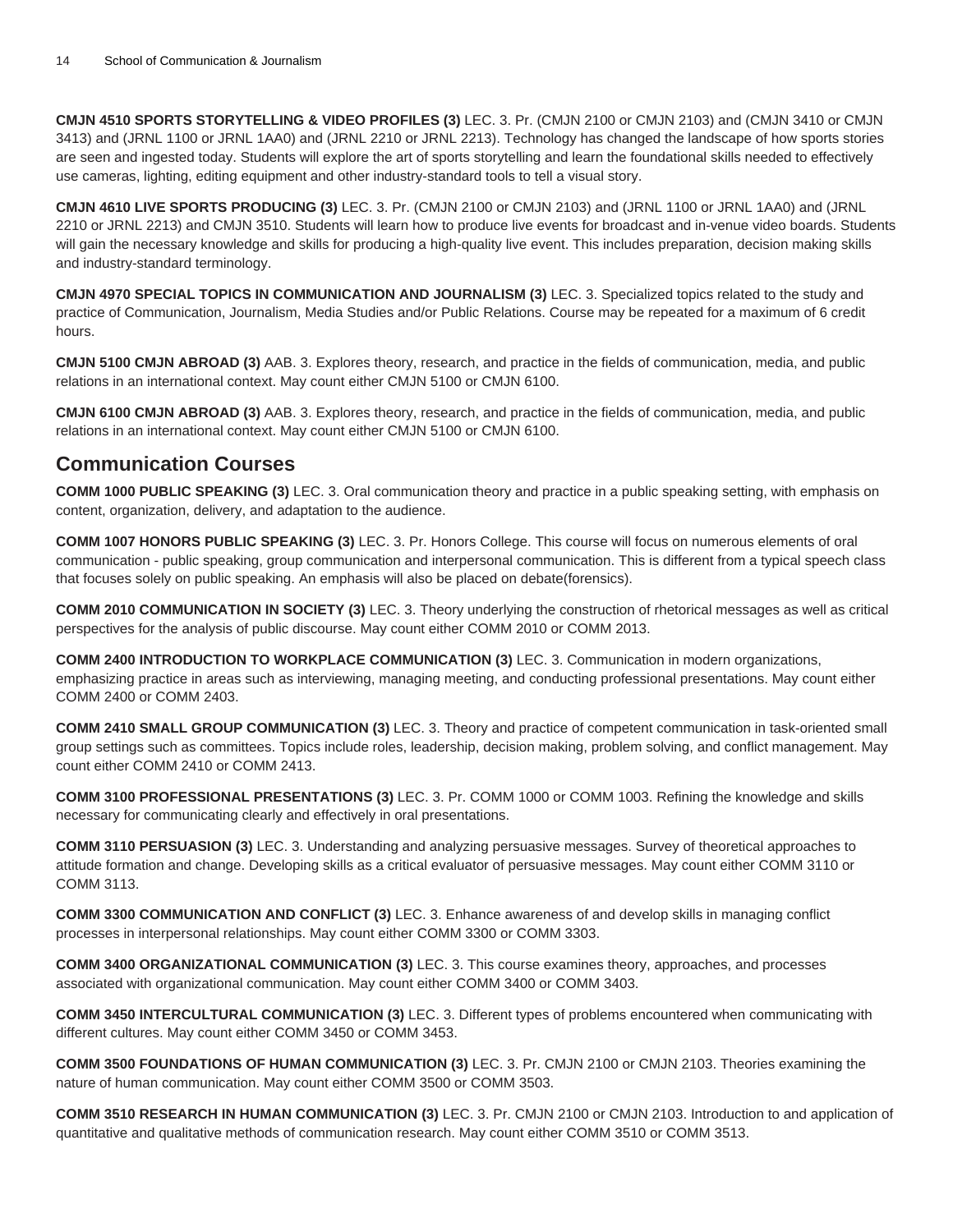**COMM 3600 FOUNDATIONS OF RHETORIC AND SOCIAL INFLUENCE (3)** LEC. 3. Pr. CMJN 2100 or CMJN 2103. Rhetorical theory from its classical roots to contemporary thinkers. Relates rhetorical theory and analysis to understanding persuasive discourse in our society. May count either COMM 3600 or COMM 3603.

**COMM 3610 RESEARCH IN RHETORIC AND SOCIAL INFLUENCE (3)** LEC. 3. Pr. (CMJN 2100 or CMJN 2103). Exploration of how to perform a critical analysis of various rhetorical artifacts. May count either COMM 3610 or COMM 3613.

**COMM 3700 ARGUMENTATION (3)** LEC. 3. Examination of the critical tools necessary to evaluate arguments in current public discourse. May count either COMM 3700 or COMM 3703.

**COMM 3800 FAMILY COMMUNICATION (3)** LEC. 3. Examines communication theory and research as applied to the family context (broadly defined). May count either COMM 3800 or COMM 3803.

**COMM 3970 SPECIAL TOPICS IN COMMUNICATION (3-6)** LEC. Topics that range beyond what is covered in other courses within the COMM curriculum. Specific subject matter is left up to the individual instructor. Course may be repeated for a maximum of 6 credit hours.

**COMM 4100 COMMUNICATION STRATEGIES OF SOCIAL MOVEMENTS (3)** LEC. 3. Pr. (CMJN 2100 or CMJN 2103) and (COMM 3500 or COMM 3503) and (COMM 3600 or COMM 3603) and (COMM 3510 or COMM 3513 or COMM 3610 or COMM 3613). and Declared major in AGCO, COMM, JRNL, PRCM, MDIA, MDIV or Departmental approval. Examination of persuasive strategies used in social movements to attract members, solidify support, and effect social change.

**COMM 4410 THEORIES OF LEADERSHIP (3)** LEC. 3. Pr. (CMJN 2100 or CMJN 2103) and (COMM 3500 or COMM 3503) and (COMM 3600 or COMM 3603) and (COMM 3510 or COMM 3513 or COMM 3610 or COMM 3613). and Declared major in AGCO, COMM, JRNL, PRCM, MDIA, or MDIV or Departmental approval. Examination of theory and research in leadership as a communication variable and behavioral practice in small group and organizational settings.

**COMM 4420 COMMUNICATION AND CREATIVITY (3)** LEC. 3. Pr. (CMJN 2100 or CMJN 2103) and (COMM 3600 or COMM 3603) and (COMM 3500 or COMM 3503) and (COMM 3510 or COMM 3513 or COMM 3610 or COMM 3613). Declared major in AGCO, COMM, JRNL, PRCM, MDIA, MDIV, or Departmental approval. This course examines creativity research and its practical applications, particularly in collaborative settings. May count either COMM 4420 or COMM 4423.

**COMM 4430 COMMUNICATION TRAINING AND CONSULTING (3)** LEC. 3. Pr. (CMJN 2100 or CMJN 2103) and (COMM 3500 or COMM 3503) and (COMM 3600 or COMM 3603) and (COMM 3510 or COMM 3513 or COMM 3610 or COMM 3613). Declared major in AGCO, COMM, JRNL, PRCM, MDIA, MDIV, or Departmental approval. Introduction to theoretical and practical issues involved in communication training and consulting.

**COMM 4480 HEALTH PROMOTION MESSAGE AND DESIGN (3)** LEC. 3. Pr. (CMJN 2100 or CMJN 2103) and (COMM 3600 or COMM 3603) and (COMM 3500 or COMM 3503) and (COMM 3510 or COMM 3513 or COMM 3610 or COMM 3613). and Declared major in AGCO, COMM, JRNL, PRCM, MDIA, MDIV, or Departmental approval. Introduction to theory, practice, and ethics of health message and design as related to health promotion and behavior change. May count either COMM 4480 or COMM 4483.

**COMM 4490 HEALTH MEDIA & COMMUNICATION (3)** LEC. 3. Pr. (CMJN 2100 or CMJN 2103) and (COMM 3600 or COMM 3603) and (COMM 3500 or COMM 3503) and (COMM 3510 or COMM 3513 or COMM 3610 or COMM 3613) or departmental approval. Explores the quality and accuracy of mediated health messages, their effect on public understanding of disease and health, and their influence on individual health behaviors and interactions. Must have a declared major in AGCO, COMM, JRNL, PRCM, MDIA, MDIV,

**COMM 4500 COMMUNICATION AND COGNITION (3)** LEC. 3. Pr. (CMJN 2100 or CMJN 2103) and (COMM 3600 or COMM 3603) and (COMM 3500 or COMM 3503) and (COMM 3510 or COMM 3513 or COMM 3610 or COMM 3613). and Declared major in AGCO, COMM, JRNL, PRCM, MDIA, MDIV or Departmental approval. Explores theory and research related to cognitive and affective influences on communication in interpersonal and social interactions. May count either COMM 4500 or COMM 4503.

**COMM 4700 LEGAL COMMUNICATION (3)** LEC. 3. Pr. (CMJN 2100 or CMJN 2103) and (COMM 3600 or COMM 3603) and (COMM 3500 or COMM 3503) and (COMM 3510 or COMM 3513 or COMM 3610 or COMM 3613). and Declared major in AGCO, COMM, JRNL, PRCM, MDIA, MDIV, or Departmental approval. Examination of communication processes in legal contexts. May count either COMM 4700 or COMM 4703.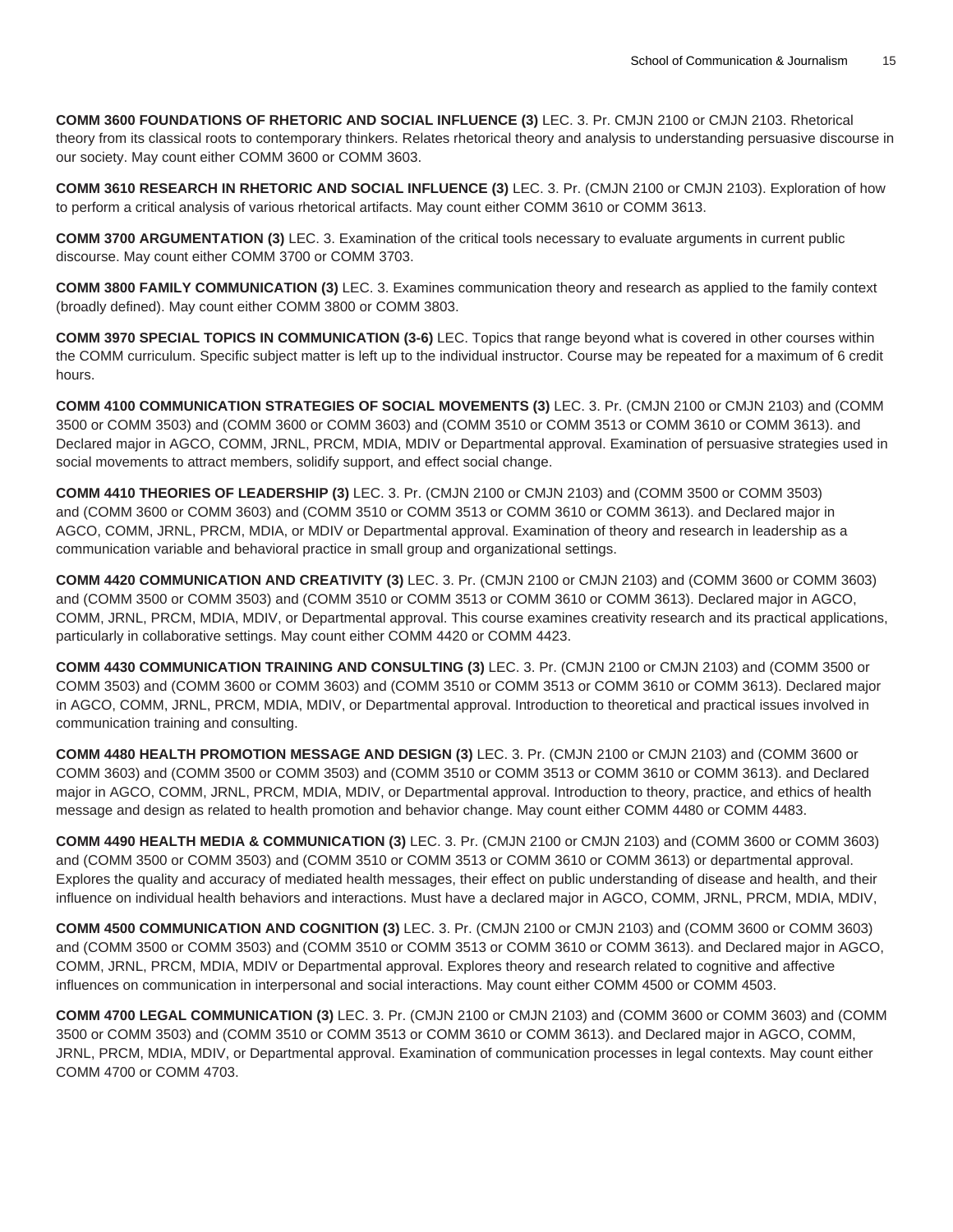**COMM 4800 INTERPERSONAL COMMUNICATION (3)** LEC. 3. Pr. (CMJN 2100 or CMJN 2103) and (COMM 3500 or COMM 3503) and (COMM 3600 or COMM 3603) and (COMM 3510 or COMM 3513 or COMM 3610 or COMM 3613). and Declared major in AGCO, COMM, JRNL, PRCM, MDIA, or MDIV or Departmental approval. Relationship between communication and the formation of selfidentity and maintenance of relationships. May count either COMM 4800 or COMM 4803.

**COMM 4810 NONVERBAL COMMUNICATION (3)** LEC. 3. Pr. (CMJN 2100 or CMJN 2103) and (COMM 3500 or COMM 3503) and (COMM 3600 or COMM 3613) and (COMM 3510 or COMM 3513 or COMM 3610 or COMM 3613). and Declared major in AGCO, COMM, JRNL, PRCM, MDIA, MDIV or Departmental approval. Theory of non-language based communication and the impact of these messages on the overall communication process.

**COMM 4920 INTERNSHIP (3)** INT. 200. Pr. (CMJN 2100 or CMJN 2103) and (COMM 3500 or COMM 3503) and (COMM 3600 or COMM 3603) and (COMM 3510 or COMM 3513 or COMM 3610 or COMM 3613). and Admission to Internship Program. Declared major in COMM. Opportunity to apply classroom experience to career setting. Internship must be a supervised, closely monitored work experience, appropriate to the major, that takes place in a professional setting. Admission to Internship Program may be needed.

**COMM 4930 DIRECTED STUDIES IN COMMUNICATION (3)** IND. 3. Pr. (CMJN 2100 or CMJN 2103) and (COMM 3500 or COMM 3503) and (COMM 3600 or COMM 3603) and (COMM 3510 or COMM 3513 or COMM 3610 or COMM 3613). and Declared major in AGCO, COMM, JRNL, PRCM, MDIA, MDIV, or Departmental approval. Independent study on a specific topic of interest not already addressed in any regular COMM course.

**COMM 4967 HONORS SPECIAL PROBLEMS (1-3)** IND. Pr. Honors College. COMM 3613. Pr. (CMJN 2100 or CMJN 2103) and (COMM 3600 or COMM 3603) and (COMM 3500 or COMM 3503) and (COMM 3510 or COMM 3513 or COMM 3610 or COMM 3613). and Declared major in AGCO, COMM, JRNL, PRCM, MDIA, MDIV or Departmental approval. Honors level independent study on a specific topic of interest not already addressed in any regular COMM course. Course may be repeated for a maximum of 3 credit hours.

**COMM 4970 SPECIAL TOPICS IN COMMUNICATION (3)** LEC. 3. Pr. (CMJN 2100 or CMJN 2103) and (COMM 3500 or COMM 3503) and (COMM 3600 or COMM 3603) and (COMM 3510 or COMM 3513 or COMM 3610 or COMM 3613). and Declared major in AGCO, COMM, JRNL, PRCM, MDIA, MDIV or Departmental approval. Topics in communication. Course may be repeated with a change in topic. Course may be repeated for a maximum of 6 credit hours.

**COMM 4997 HONORS THESIS (1-3)** IND. Pr. Honors College. COMM 3500 or COMM 3503 and COMM 3600 or COMM 3603. and CMJN 2100 or CMJN 2103. and COMM 3510 or COMM 3513 or COMM 3610 or COMM 3613. Pr. (CMJN 2100 or CMJN 2103) and (COMM 3600 or COMM 3603) and (COMM 3500 or COMM 3503) and (COMM 3510 or or COMM 3513 or COMM 3610 or COMM 3613). and Declared major in AGCO, COMM, JRNL, PRCM, MDIA, MDIV or Departmental approval. 2.3 GPA. Departmental approval. Course may be repeated for a maximum of 3 credit hours.

**COMM 5430 GENDER, WORK, AND COMMUNICATION (3)** LEC. 3. Pr. (CMJN 2100 or CMJN 2103) and (COMM 3600 or COMM 3603) and (COMM 3500 or COMM 3503) and (COMM 3510 or COMM 3513 or COMM 3610 or COMM 3613). History, theory, and concepts central to the study of gender, work, and communication. May count either COMM 5430 or COMM 5433.

**COMM 5440 CURRENT PROBLEMS IN ORGANIZATIONAL COMMUNICATION (3)** LEC. 3. Pr. (CMJN 2100 or CMJN 2103) and (COMM 3500 or COMM 3503) and (COMM 3610 or COMM 3613 or COMM 3510 or COMM 3513). Declared major in AGCO, COMM, JRNL, PRCM, MDIA or MDIV. This course examines current issues in organizations through the lens of cutting edge organizational communication theories.

**COMM 5450 COMMUNICATION & IMMIGRATION (3)** LEC. 3. Pr. (CMJN 2100 or CMJN 2103) and (COMM 3600 or COMM 3603) and (COMM 3500 or COMM 3503) and (COMM 3510 or COMM 3513 or COMM 3610 or COMM 3613). History, theory, and concepts central to the study of immigration from a communication perspective. May count either COMM 5450 or COMM 5453.

**COMM 5470 HEALTH COMMUNICATION (3)** LEC. 3. Pr. (CMJN 2100 or CMJN 2103) and (COMM 3600 or COMM 3603) and (COMM 3500 or COMM 3503) and (COMM 3510 or COMM 3513 or COMM 3610 or COMM 3613). History, theory, and concepts central to the study and practice of health communication. May count either COMM 5470 or COMM 5473.

**COMM 5600 POLITICAL COMMUNICATION (3)** LEC. 3. Pr. (CMJN 2100 or CMJN 2103) and (COMM 3600 or COMM 3603) and (COMM 3500 or COMM 3503) and (COMM 3510 or COMM 3513 or COMM 3610 or COMM 3613). and Declared major in AGCO, COMM, JRNL, PRCM, MDIA, MDIV MDIV or Departmental approval. Examines communication strategies involved in the varied contexts of politics. Students will be exposed to relevant theories and ideas and asked to apply this knowledge to current political activity. May count either COMM 5600 or COMM 5603.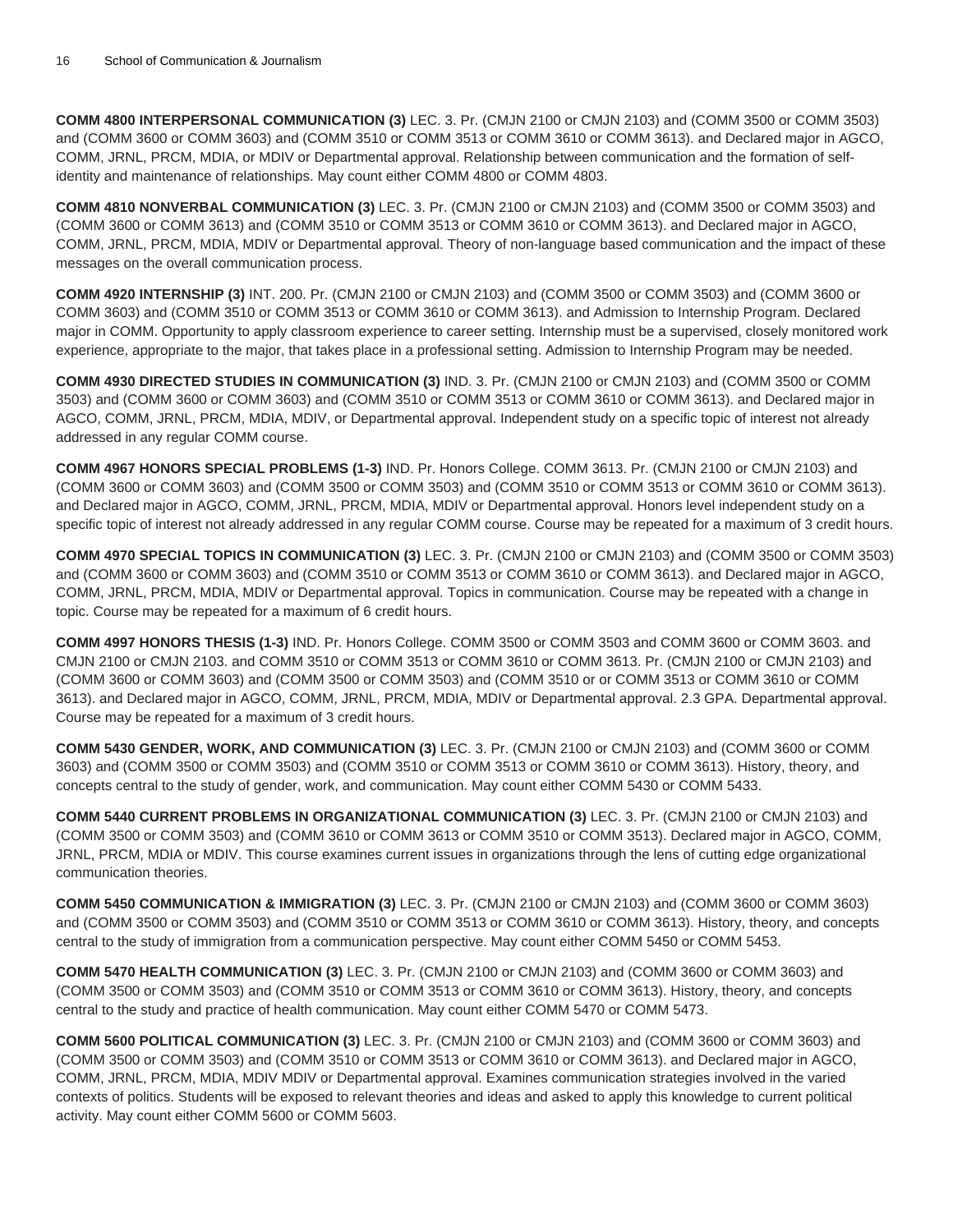**COMM 5700 DISCOURSE IN SOCIAL LIFE (3)** LEC. 3. Pr. (CMJN 2100 or CMJN 2103) and (COMM 3500 or COMM 3503) and (COMM 3600 or COMM 3603) and (COMM 3510 or COMM 3513 or COMM 3610 or COMM 3613). and Declared major in AGCO, COMM, JRNL, PRCM, MDIA, MDIV or Departmental approval. Examines the functions of language and social interaction as they reflect and shape our identity in various contexts. May count COMM 5700 or 5703 or 6700.

**COMM 6300 SEX, GENDER, AND SPORT (3)** LEC. 3. Focuses on sport, as a gendered institution. The course examines intersections of gender with age, sexual orientation, social class, gender identity, race and ethnicity and politics.

**COMM 6430 GENDER, WORK, AND COMMUNICATION (3)** LEC. 3. History, theory, and concepts central to the study of gender, work, and communication.

**COMM 6470 HEALTH COMMUNICATION (3)** LEC. 3. History, theory, and concepts central to the study and practice of health communication.

**COMM 6600 POLITICAL COMMUNICATION (3)** LEC. 3. This course will examine the communication strategies involved in the varied contexts of politics. Students will be exposed to relevant theories and ideas and asked to apply this knowledge to current political activity.

**COMM 6700 DISCOURSE IN SOCIAL LIFE (3)** LEC. 3. Advanced approaches to language and social interaction as they reflect and shape identity of self, relationships, and group memberships. Graduate students only

**COMM 7000 COMMUNICATION THEORY (3)** LEC. 3. Critical examination of contemporary theories in communication.

**COMM 7010 QUALITATIVE METHODS OF COMMUNICATION RESEARCH (3)** LEC. 3. Qualitative research in communication; emphasis on understanding and engaging in a variety of qualitative methods.

**COMM 7020 QUANTITATIVE METHODS OF COMMUNICATION RESEARCH (3)** LEC. 3. Quantitative research in communication; emphasis on understanding and doing empirical research.

**COMM 7100 INSTRUCTIONAL COMMUNICATION THEORY & PRACTICE (3)** SEM. 3. History, theory, and concepts central to the study and practice of instructional communication.

**COMM 7230 RHETORICAL CRITICISM (3)** LEC. 3. Advanced methods in rhetorical criticism, including tools for the analysis of persuasive messages.

**COMM 7300 APPROACHES TO STUDYING LANGUAGE AND SOCIAL INTERACTION (3)** LEC. 3. Major approaches to studying language and social interaction that collectively make up discourse analysis.

**COMM 7410 DEVELOPMENT OF RHETORICAL THEORY (3)** LEC. 3. Historical survey of rhetorical theory from ancient to contemporary era; special attention to the role of rhetoric in shaping attitudes towards persuasion.

**COMM 7420 SEMINAR IN PERSUASION AND ATTITUDE CHANGE (3)** LEC. 3. Critical examination of current theory and research in the persuasive act and its effects.

**COMM 7430 SEMINAR IN AMERICAN PUBLIC ADDRESS (3)** LEC. 3. Investigation of key issues and debates that have emerged in post-World War II America.

**COMM 7440 SEMINAR IN ARGUMENTATION AND DEBATE (3)** SEM. 3. Analysis of the fundamental theories of argumentation.

**COMM 7450 SEMINAR IN INTRAPERSONAL PROCESSES IN COMMUNICATION (3)** SEM. 3. Theories of cognitive and affective processing of information during speaking and listening.

**COMM 7460 SEMINAR IN INTERPERSONAL COMMUNICATION (3)** SEM. 3. Theories of the structure and function of interpersonal (dyadic) communication focusing on conversational behavior, traits, relationships, and persuasion.

**COMM 7470 SEMINAR IN SMALL GROUP COMMUNICATION (3)** SEM. 3. Advanced study of the principles of communication as they apply to the small group setting.

**COMM 7480 SEMINAR IN ORGANIZATIONAL COMMUNICATION (3)** SEM. 3. In-depth approach to the study of communication processes within the setting of modern organizations.

**COMM 7490 HEALTH COMMUNICATION (3)** LEC. 3. Examination and application of social science research approaches to the study of health communication.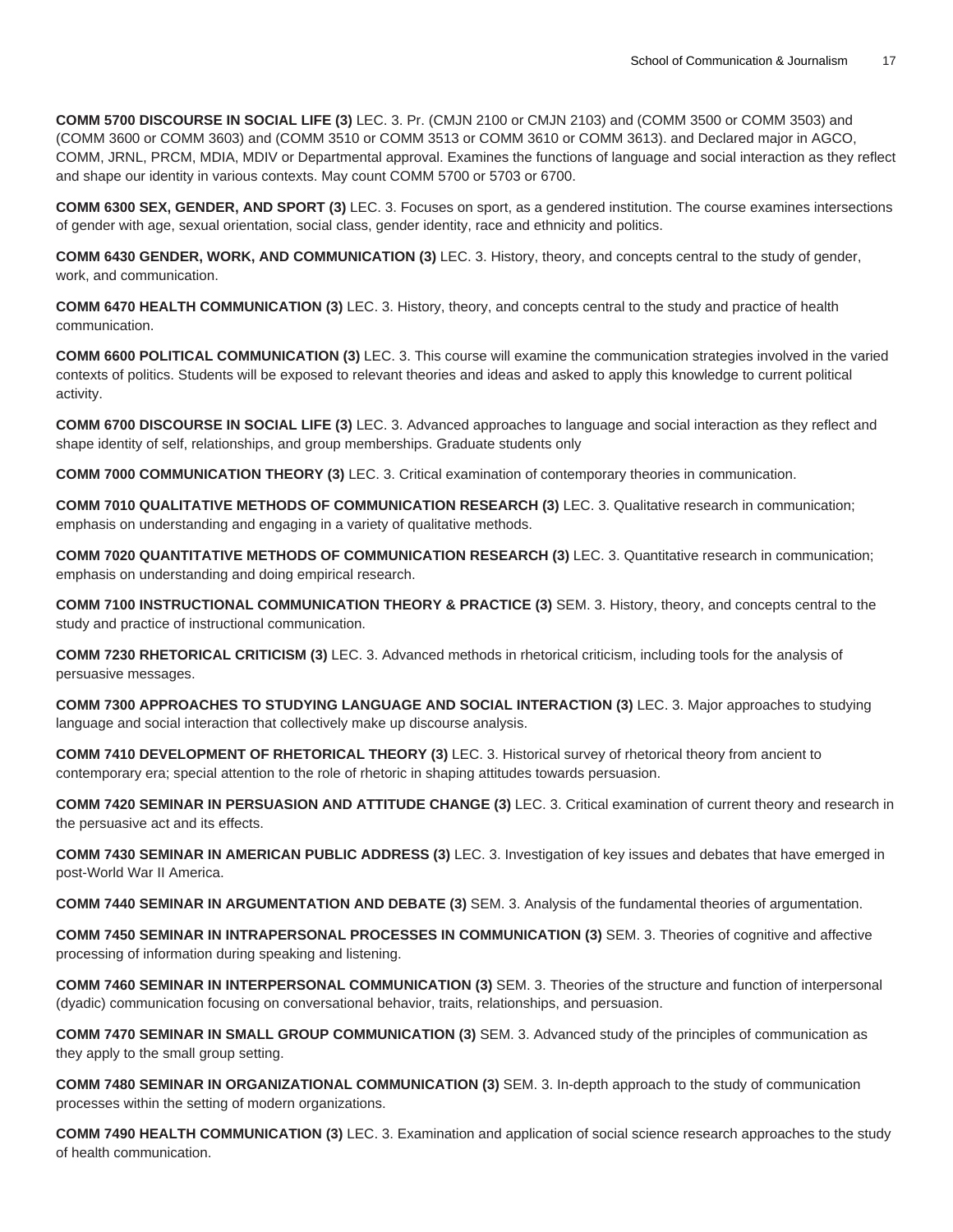**COMM 7500 GENDER COMMUNICATION (3)** LEC. 3. Exploration of current theories and research on the relationship between communication and gender.

**COMM 7600 MASS COMMUNICATION THEORY (3)** LEC. 3. Exploration of major areas of concern to the theoretical study of mass communication and the social impact of mediated messages.

**COMM 7610 STUDIES IN POPULAR CULTURE AND MASS COMMUNICATION (3)** LEC. 3. Critical approaches to identifying, interpreting and experiencing popular culture texts within historical, cultural and communication contexts.

**COMM 7620 BROADCAST PROGRAMMING AND CRITICISM (3)** LEC. 3. Exploration of critical, theoretical, and organizational issues relevant to programming and the production of culture within mass media environments.

**COMM 7630 MEDIA MANAGEMENT (3)** LEC. 3. In-depth analysis of current management issues specific to media managers in a multi-cultural world.

**COMM 7640 SEMINAR IN FILM THEORY AND CRITICISM (3)** SEM. 3. Exploration of classical and contemporary film theories and criticism.

**COMM 7660 CULTURAL STUDIES IN MASS MEDIA (3)** LEC. 3. Examination of communication research approaches to the study of culture and media.

**COMM 7670 CONTEMPORARY ISSUES IN FIRST AMENDMENT LAW (3)** LEC. 3. Exploration of controversial issues and cases in First Amendment Law that have been recently decided, are currently before courts, and have shaped the constitutional landscape in the United States.

**COMM 7680 SPORTS, MEDIA, AND CULTURE (3)** LEC. 3. Cultural implications of the relationship between sports and media.

**COMM 7810 PUBLIC RELATIONS THEORY (3)** LEC. 3. Current areas of concern in the theoretical study of public relations.

**COMM 7820 PUBLIC RELATIONS CAMPAIGNS (3)** LEC. 3. Application of public relations and communication concepts to campaign challenges.

**COMM 7830 PUBLIC RELATIONS CASE STUDIES (3)** LEC. 3. Examination of research on public relations case studies to provide a theoretical basis for analyzing similar situations in on the job.

**COMM 7840 COMMUNICATION TRAINING AND CONSULTING (3)** LEC. 3. Theory, concepts, and skills needed to be an effective communication trainer or consultant.

**COMM 7850 PUBLIC RELATIONS ETHICS (3)** LEC. 3. This course provides a framework for understanding ethics in public relations. We will discuss ethical behavior and thinking within the context of practicing public relations. Topics discussed will include relationships, accountability, responsibility, advocacy, truth, and transparency.

**COMM 7930 DIRECTED STUDIES (1-3)** IND. Conferences, readings, research, and reports in general communication, mass communication, or public relations. Course may be repeated for a maximum of 3 credit hours.

**COMM 7970 SPECIAL TOPICS IN COMMUNICATION (3)** SEM. 3. Advanced treatment of contemporary topics, trends, current research findings, and opportunities. Course may be repeated for credit with change in topic.

**COMM 7980 NON-THESIS PROJECT IN COMMUNICATION (3-6)** LEC. SU. Pr. COMM 7000 and COMM 7010 and COMM 7020. and Minimum 27 graduate hours. Professional experience in communication area of interest. Must include managerial experience. Only 3 hours will apply to the degree. Course may be repeated for a maximum of 6 credit hours.

**COMM 7990 RESEARCH AND THESIS (1-6)** MST. Course may be repeated with change in topics.

#### **Journalism Courses**

**JRNL 1100 JOURNALISM FUNDAMENTALS (3)** LEC. 3. Emphasis on Associated Press Stylebook, word usage, and punctuation for students interested in print, broadcast, public relations, and web-based writing.

**JRNL 1AA0 JOURNALISM FUNDAMENTALS ENTRANCE EXAM (0)** LAB. 1.5. SU. JRNL 1AA0 is an exam option for students who are required to take JRNL 1100. The course will test students on punctuation, grammar, Associated Press Style and word usage to mirror content covered in the in-person course.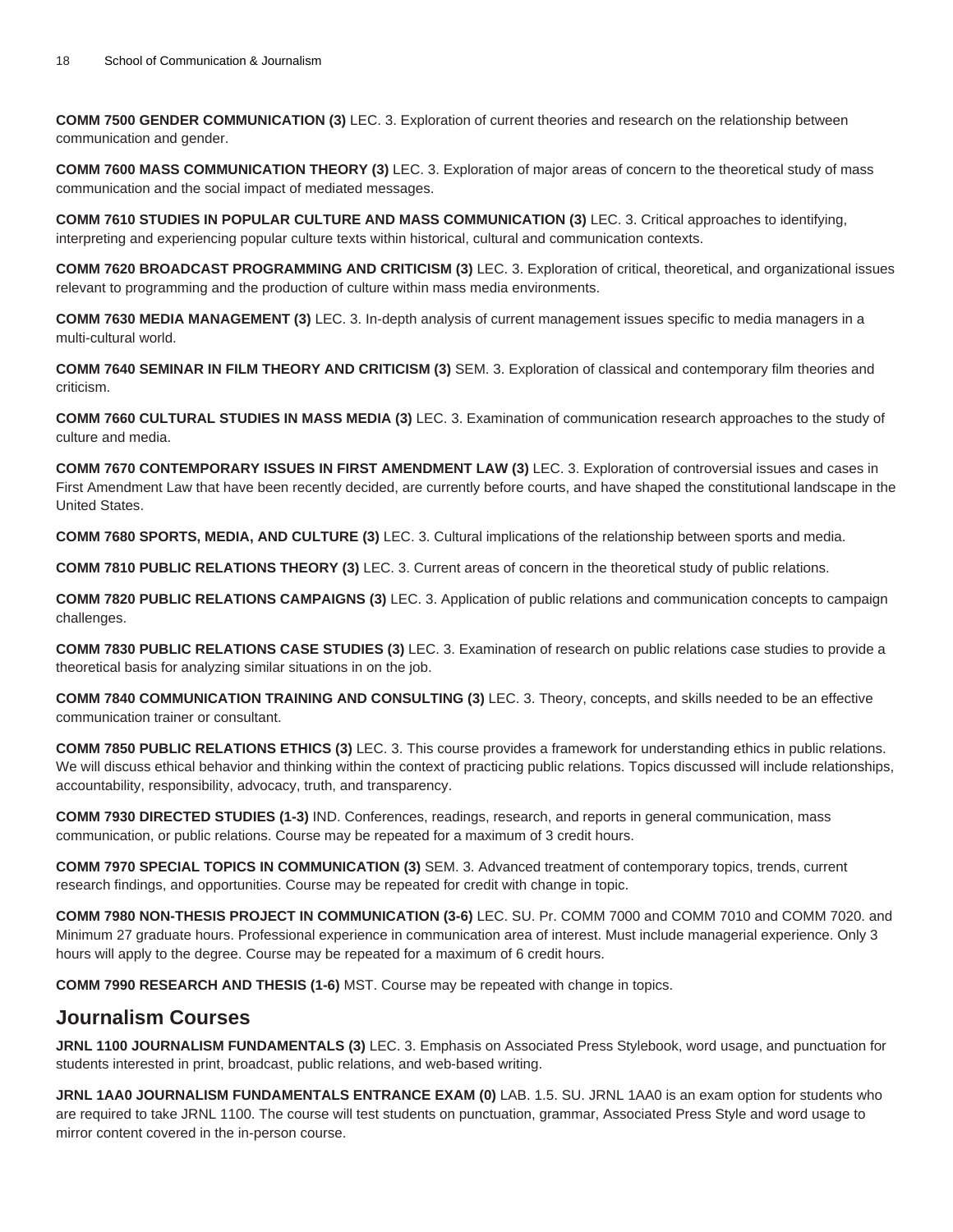**JRNL 2210 NEWSWRITING (3)** LEC. 3. Pr. JRNL 1100 or JRNL 1AA0. With a minimum grade of "B" in JRNL 1100. Introduction to newswriting techniques, with emphasis on learning news values, recognizing parts of a story, and writing stories that meet standards of accuracy, grammar, style, spelling, law, and ethics.

**JRNL 2310 REPORTING (3)** LEC. 3. Pr. (JRNL 1100 or JRNL 1103 or JRNL 1AA0) and (JRNL 2210 or JRNL 2213). With a minimum grade of "B" in JRNL 1100. Preparation for careers in gathering and telling the news. Course emphasizes the writing of accurate, clear, and meaningful news stories for print and digital formats.

**JRNL 3010 BROADCAST & DIGITAL NEWS PRODUCTION (3)** LEC. 3. Pr. (CMJN 2100 or CMJN 2103) and (JRNL 1100 or JRNL 1103 or JRNL 1AA0). with a minimum grade of "B" in JRNL 1100 and Declared major in AGCO, COMM, JRNL, JRSP, PRCM, MDIA, or MDIV. Introduction to the basics of digital video production. Emphasis on techniques used in producing newscasts for broadcast, web and mobile devices.

**JRNL 3020 BROADCAST & DIGITAL NEWS REPORTING (3)** LEC. 3. Pr. JRNL 3010. with a minimum grade of "B" in JRNL 1100 and Declared major in AGCO, COMM, JRNL, PRCM, MDIA or MDIV. Writing and reporting digital news stories on deadline for broadcast, online, social media, and mobile outlets.

**JRNL 3100 GLOBAL JOURNALISM AND MEDIA SYSTEMS (3)** LEC. 3. The Internet and social media have created a world more connected than ever. Examines the economic, political, technological, and cultural changes that impact media and journalism globally.

**JRNL 3110 INTRODUCTION TO APPLIED JOURNALISM (3)** LEC. 3. Pr. (JRNL 1100 or JRNL 1103 or JRNL 1AA0) and (JRNL 2210 or JRNL 2213) and JRNL 2310 and (CMJN 2100 or CMJN 2103). Pr. JRNL 1100 or JRNL 1AA0, CMJN 2100, JRNL 2210, and JRNL 3530. with a minimum grade of B in JRNL 1100, minimum grade of C in JRNL 2210 and declared major in AGCO, COMM, JRNL, JRSP, PRCM, MDIA, MDIV or Departmental approval. Introduction to how a media organization operates; provides an opportunity for students to gain practical, hands-on journalism experience.

**JRNL 3220 MAGAZINE AND FEATURE WRITING (3)** LEC. 3. Pr. (JRNL 1100 or JRNL 1103 or JRNL 1AA0) and (CMJN 2100 or CMJN 2103) and (JRNL 2210 or JRNL 2213). with a minimum grade of "B" in JRNL 1100 and Declared major in AGCO, COMM, JRNL, JRSP, PRCM, MDIA or MDIV. Introduction to writing colorful, human-interest non-fiction pieces that illustrate drama and impact. Students will learn how to pitch their ideas to editors in print and digital markets.

**JRNL 3410 PHOTOJOURNALISM (3)** LEC. 3. Pr. (JRNL 1100 or JRNL 1103 or JRNL 1AA0) and (CMJN 2100 or CMJN 2103) and (JRNL 2210 or JRNL 2213). with a minimum grade of "B" in JRNL 1100 and Declared major in AGCO, COMM, JRNL, JRSP, PRCM, MDIA or MDIV. Uses, techniques, and processes of digital photography for the newspaper, magazine, and web-based industries. Operations of digital SLRs and Photoshop and techniques for variety of assignments are addressed.

**JRNL 3470 EDITING AND DESIGN (3)** LEC. 3. Pr. JRNL 1100 or JRNL 1AA0 and JRNL 2210 and (CMJN 2100 or CMJN 2103). with a minimum grade of "B" in JRNL 1100 and Declared major in AGCO, COMM, JRNL, PRCM, MDIA or MDIV. Introduction to the basics of design, layout, headline writing, typography, use of color, and selection of images for visual impact. Students will learn how to design news, sports, and magazine layouts, using Adobe InDesign and Photoshop.

**JRNL 3510 MULTIMEDIA JOURNALISM (3)** LEC. 3. Pr. (JRNL 1100 or JRNL 1103 or JRNL 1AA0) and (CMJN 2100 or CMJN 2103) and (JRNL 2210 or JRNL 2213). with a minimum grade of "B" in JRNL 1100 and Declared major in AGCO, COMM, JRNL, JRSP, PRCM, MDIA or MDIV. Introduction to multimedia journalistic storytelling. Reporting and production course where students use various technologies to produce journalism stories for digital platforms.

**JRNL 3530 SPORTS REPORTING (3)** LEC. 3. Pr. (JRNL 1100 or JRNL 1103 or JRNL 1AA0) and (JRNL 2210 or JRNL 2213) and (CMJN 2100 or CMJN 2103). with a minimum grade of "B" in JRNL 1100 and Declared major in AGCO, COMM, JRNL, JRSP, PRCM, MDIA or MDIV. Sports reporting for print, broadcast, and online media, with emphasis on interviewing athletes, covering sporting events, and learning about issues surrounding sports.

**JRNL 4230 ADVANCED REPORTING (3)** LEC. 3. Pr. (CMJN 2100 or CMJN 2103) and JRNL 1100 or JRNL 1AA0 and JRNL 2210 and JRNL 2310 and (JRNL 3220 and JRNL 3020) or (JRNL 3220 and JRNL 3530) or (JRNL 3020 or JRNL 3530). with a minimum grade of "B" in JRNL 1100 and Declared major in AGCO, COMM, JRNL, PRCM, MDIA or MDIV. Developing and writing news stories under deadline pressure; investigative and interpretative reporting.

**JRNL 4320 ENTREPRENEURIAL JOURNALISM (3)** LEC. 3. Pr. JRNL 1100 and (CMJN 2100 or CMJN 2103). with a minimum grade of "B" in JRNL 1100 and Declared major in AGCO, COMM, JRNL, PRCM, MDIA or MDIV. or Departmental approval. Emphasis on content, advertising, audience, and marketing in news organizations and applying entrepreneurial principles to journalism start-ups.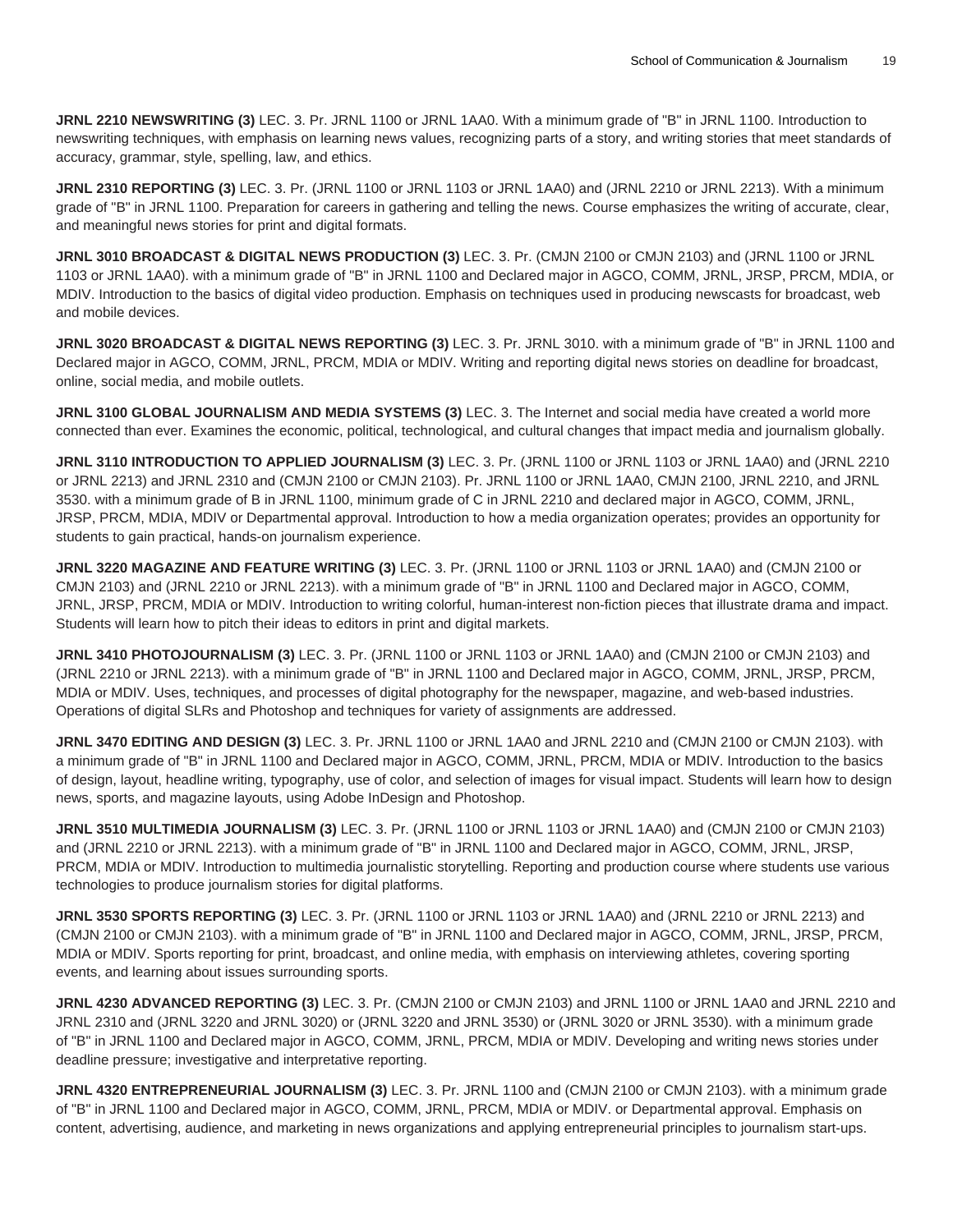**JRNL 4410 JOURNALISM HISTORY (3)** LEC. 3. Issues facing the American press, from colonial times to the present, with emphasis on regional and state issues.

**JRNL 4470 ADVANCED MAGAZINE AND FEATURE WRITING (3)** LEC. 3. Pr. (CMJN 2100 or CMJN 2103) and JRNL 1100 or JRNL 1AA0 and JRNL 2210 and JRNL 2310 and JRNL 3220 and (JRNL 3020 or JRNL 3530). with a minimum grade of "B" in JRNL 1100 and Declared major in AGCO, COMM, JRNL, PRCM, MDIA or MDIV. Emphasis on creating long-form, non-fiction articles for print and digital publications through graceful and innovative writing techniques and skillful reporting.

**JRNL 4490 LITERARY JOURNALISM (3)** LEC. 3. Survey course on the best non-fiction produced by journalists.

**JRNL 4530 ADVANCED SPORTS REPORTING (3)** LEC. 3. Pr. JRNL 3530. JRNL 4530 provides the capstone course experience for students in the sports journalism emphasis. Students will build skills in areas such as writing long form articles, personality features, enterprise reporting, oral history projects, and comprehensive game coverage, and working with tight deadlines.

**JRNL 4850 REPORTING ISSUES OF SOCIAL CHANGE (3)** LEC. 3. Pr. (JRNL 1100 or JRNL 1103 or JRNL 1AA0). with a minimum grade of "B" in JRNL 1100 or JRNL 1AA0 and declared major in AGCO, COMM, JRNL, JRSP, PRCM, MDIA or MDIV. Engagement with solutions-based journalism wherein story narratives about people, communities, and societal issues give voice and weight to problems and solutions.

**JRNL 4870 COMMUNITY JOURNALISM (3)** LEC. 3. Pr. (JRNL 1100 or JRNL 1103 or JRNL 1AA0) and (JRNL 2210 or JRNL 2213) and (CMJN 2100 or CMJN 2103). with a minimum grade of "B" in JRNL 1100. Civic role of community journalists.

**JRNL 4920 JOURNALISM INTERNSHIP (3)** INT. Pr. (CMJN 2100 or CMJN 2103) and (JRNL 1100 or JRNL 1103 or JRNL 1AA0) and JRNL 2210 and JRNL 2310 and (JRNL 3020 or JRNL 3220 or JRNL 3530) and (JRNL 3010 or JRNL 3110 or JRNL 3410 or JRNL 3470 or JRNL 3510). With a minimum grade of "B" in JRNL 1100 and one specialized reporting course and one journalism production course and Declared major in JRNL or JRSP. Opportunity to apply classroom experience to career setting. Internship must be a supervised, closely monitored work experience, appropriate to the major, that takes place in a professional setting. Admission to internship program.

**JRNL 4930 DIRECTED STUDIES (1-4)** IND. Research and analysis of specific areas of journalism. Course may be repeated for a maximum of 6 credit hours.

**JRNL 4970 SPECIAL TOPICS IN JOURNALISM (3)** AAB. 3. Pr. JRNL 1100 or JRNL 1AA0 and JRNL 2210. with a minimum grade of B in JRNL 1100 and Declared major in AGCO, COMM, JRNL, PRCM, MDIA or MDIV. Study of narrowly defined journalism topics not already covered in the current JRNL curriculum. Course may be repeated for a maximum of 6 credit hours.

## **Media Studies Courses**

**MDIA 2350 INTRODUCTION TO FILM STUDIES (3)** LEC. 2. LAB. 2. Introduction to film analysis, modes of film practice and critical approaches to the study of cinema. May count either MDIA 2350/MDIA 2353.

**MDIA 2420 INTRODUCTION TO FILMMAKING (3)** DSL/STU. 3. Pr. CMJN 2100 or CMJN 2103. A studio course introducing students to the theory and practice of cinematography and editing for the short film. Pre-MDIA, Pre-MDIV, and declared MDIA/MDIV majors only.

**MDIA 2700 INTRODUCTION TO VISUAL MEDIA (3)** DSL/STU. Pr. CMJN 2100 or CMJN 2103. A studio course introducing students to concepts and techniques of digital image-making for the short film. Pre-MDIA, Pre-MDIV, and declared MDIA/MDIV majors only.

**MDIA 3100 INTERMEDIATE FILMMAKING (3)** DSL/STU. 3. Pr. MDIA 2420 and (MDIA 2700 or MDIA 2703). An intermediate studio course in which students develop sound design skills for the short film.

**MDIA 3110 CINEMATOGRAPHY (3)** STU. 3. Pr. MDIA 2420 and MDIA 2700. An intermediate studio course in which students explore the art of filmmaking through methods and techniques of cinematography for the short film. The course structure will emphasize short scene studies which focus on visual outcomes including cameras technology, motion, lighting, composition and post-production.

**MDIA 3120 FILM EDITING (3)** STU. 3. Pr. MDIA 2700 and MDIA 2420. An intermediate studio course in which students explore the theory and practice of editing for the short film.

**MDIA 3210 SOUNDTRACKS, MUSIC AND MEDIA (3)** LEC. 3. Pr. MDIA 2350 or MDIA 2353. Historical, artistic, sociocultural and economic contexts of music and media.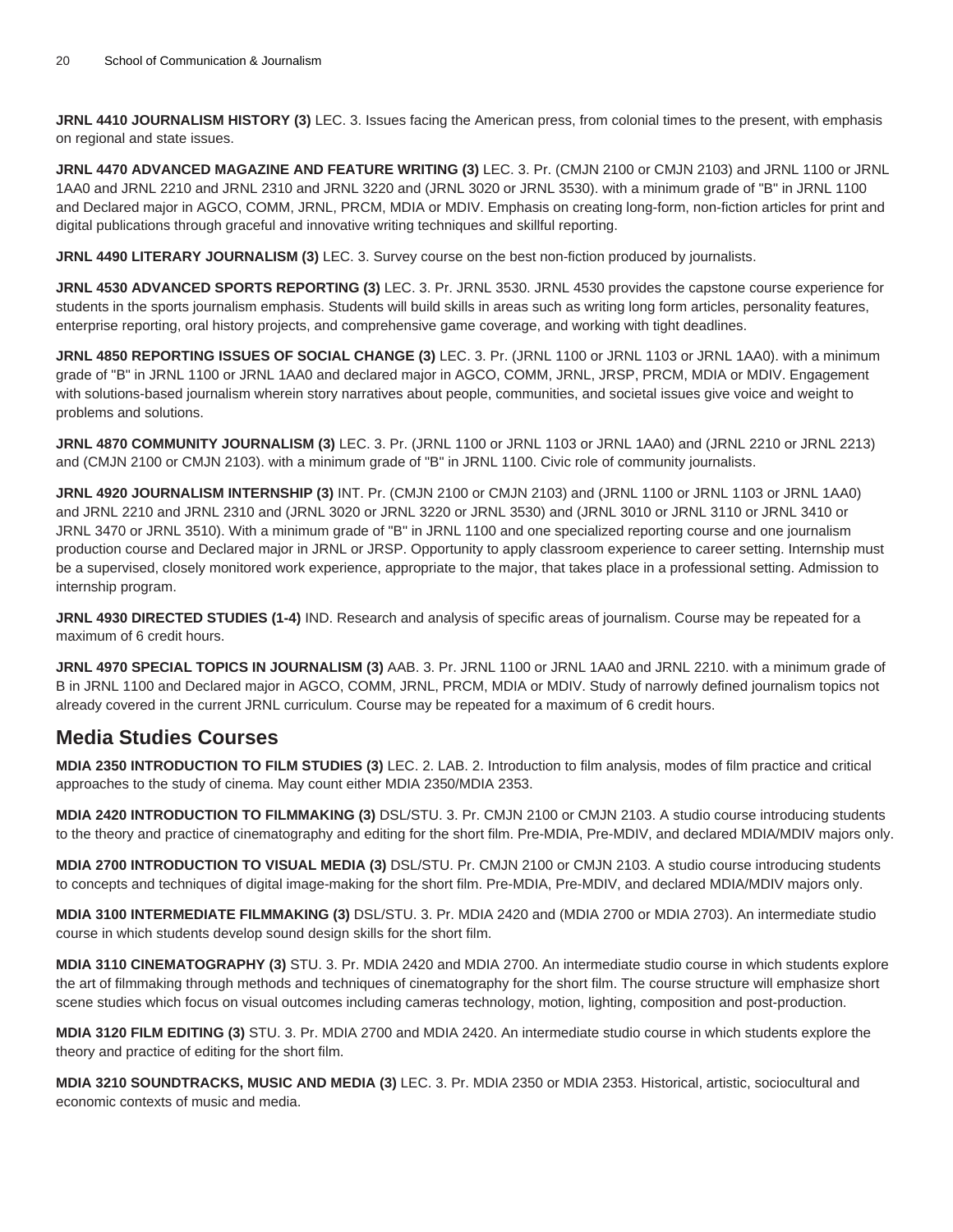**MDIA 3300 FOUNDATION OF MEDIA STUDIES (3)** LEC. 2. LAB. 2. Pr. MDIA 2350 or MDIA 2353. This is a foundational course that provides students with a survey of the key theoretical approaches to studying the cultural, social, political and economic dimensions of entertainment media.

**MDIA 3310 HISTORY OF NEW AND EMERGING MEDIA (3)** LEC. 3. Pr. MDIA 3300 or MDIA 3303. This course examines the origins and development of the Internet and related platforms including USENET, the World Wide Web, and social media. In the process, the course addresses many of the social, political, economic, and industrial implications that have accompanied the use of the Internet as a communication technology.

**MDIA 3320 GENDER AND SEXUALITY IN MEDIA (3)** LEC. 3. Pr. (MDIA 2350 or MDIA 2353) and (CMJN 2100 or CMJN 2103). This course is focused on the relationship between gender, sexuality, identity and the media, looking at key theories, representation, audience engagement and industrial imperatives.

**MDIA 3350 SCREENWRITING (3)** LEC. 3. Pr. (CMJN 2100 or CMJN 2103) and (MDIA 2350 or MDIA 2353). A writing course introducing students to the basic concepts of screen storytelling and the craft of turning story ideas into screenplays. MDIA and MDIV majors only.

**MDIA 3360 AUDIO STORYTELLING AND PODCASTING (3)** STU. 3. Pr. CMJN 2100 or CMJN 2103. Students will gain hands-on experience in producing audio stories and in designing and producing podcasts.

**MDIA 3370 GLOBAL MEDIA (3)** LEC. 2. LAB. 2. Pr. MDIA 2350 or MDIA 2353. Global media is focused on the complex global dimensions of media production, distribution and reception, with a primary focus on entertainment media.

**MDIA 3580 REPRODUCING POPULAR CULTURE (3)** LEC. 3. Postmodern study on the widespread recycling of media artifacts. May count either MDIA 3580 or MDIA 3583 or RTVF 3580.

**MDIA 3600 FILM GENRES (3)** LEC. 2. LAB. 2. Pr. MDIA 2350 or MDIA 2353. A critical examination of popular film genres and how they have been used historically within the film industry, film studies, media criticism and popular culture.

**MDIA 3650 MEDIA INDUSTRIES (3)** LEC. 2. LAB. 2. Pr. MDIA 2350 or MDIA 2353. The course provides students a comprehensive overview of how the media industries work, why they work as they do, and the broader theoretical and practical implications of the media industries.

**MDIA 3700 AUDIENCES AND FAN CULTURE (3)** LEC. 2. LAB. 2. Pr. MDIA 2350 or MDIA 2353. This course explores theories of the audience in media and cultural studies, the history of studying media audiences, while also considering contemporary scholarship, technology, identity and fan communities.

**MDIA 3750 RACE AND AMERICAN FILM HISTORY (3)** LEC. 2. LAB. 2. Pr. MDIA 2350 or MDIA 2353. A critical examination of the historical and social constructions of race and ethnicity in popular U.S. films.

**MDIA 3820 SEQUENCE DESIGN (3)** STU. 3. Pr. MDIA 2420 and MDIA 2700. An intermediate studio course in which students develop animation skills for title design.

**MDIA 3970 SPECIAL TOPICS (3)** AAB. 3. Topics in Media Studies at the intermediate level. Course may be repeated for a maximum of 6 credit hours.

**MDIA 4200 CULTURAL HISTORY OF BROADCASTING (3)** LEC. 2. LAB. 2. Pr. (MDIA 3300 or MDIA 3303) and (CMJN 2100 or CMJN 2103). This course examines the social, political, industrial and cultural forces behind the development of U.S.broadcasting. We will consider broadcasting as an industry, cultural form, art form, and social institution.

**MDIA 4210 POPULAR CULTURE STUDIES (3)** LEC. 3. Pr. (MDIA 3300 or MDIA 3303 or RTVF 3300 or RTVF 3303) and (CMJN 2100 or CMJN 2103). Examines myths, icons, rituals, heroes, celebrities, genres, narratives, stereotypes as experienced and presented within communication processes. Declared major in AGCO, COMM, JRNL, JRSP, MDIA or PRCM.

**MDIA 4250 SCREEN CULTURE (3)** LEC. 2. LAB. 2. Pr. MDIA 3300 or MDIA 3303. A critical study of the historical development and the cultural meanings of dominant screen technologies (film screens, TVs, computer screens, mobile devices).

**MDIA 4300 MEDIA PROGRAMMING (3)** LEC. 3. Pr. (MDIA 3300 or MDIA 3303 or RTVF 3300 or RTVF 3303) and (CMJN 2100 or CMJN 2103). Introduces organizational concepts, strategies, processes, and frameworks for programming in various media systems, including broadcast, cable and streaming sources.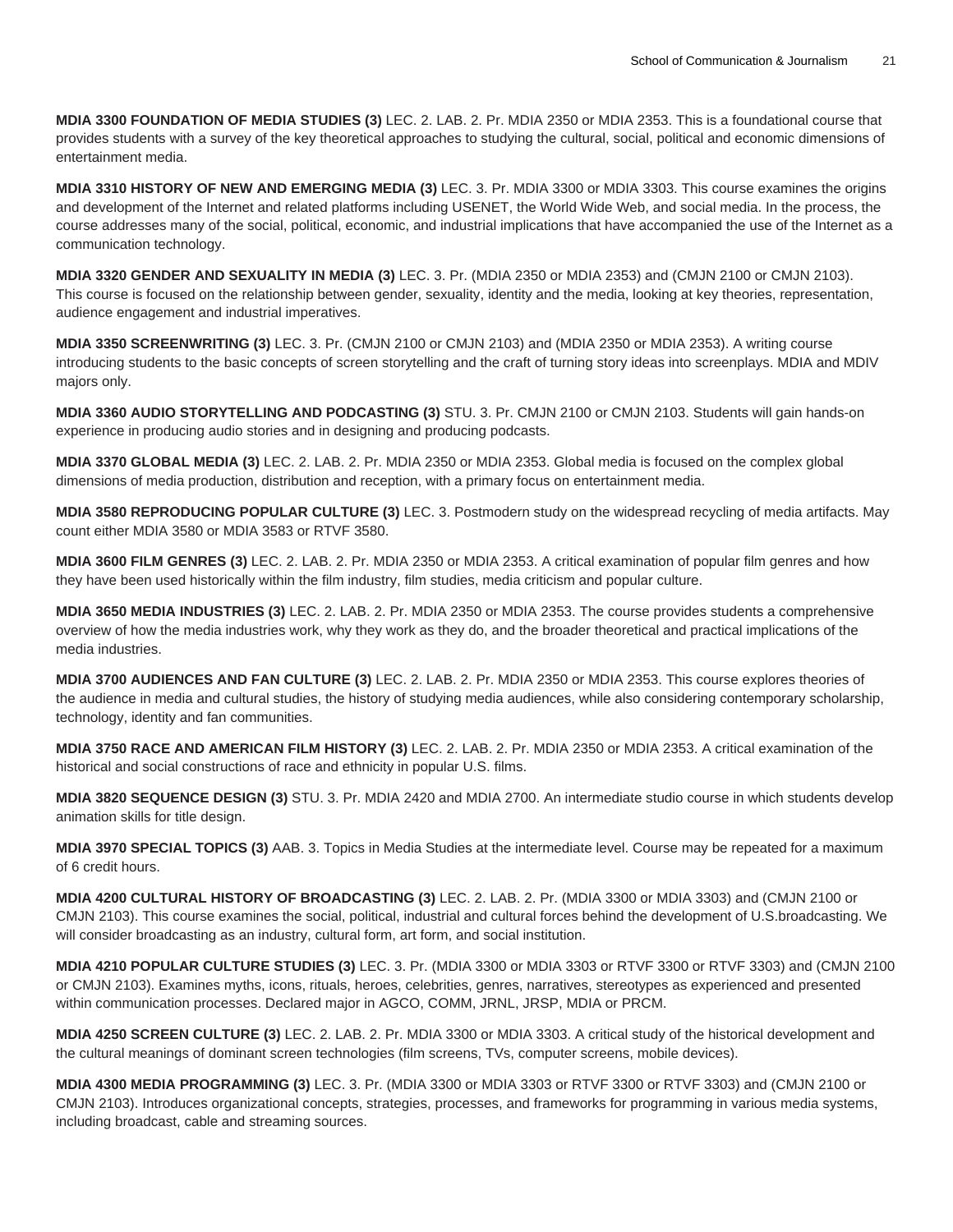**MDIA 4310 MEDIA AND SOCIETY (3)** LEC. 3. Pr. (MDIA 3300 or MDIA 3303 or RTVF 3300 or RTVF 3303) and (CMJN 2100 or CMJN 2103). Examination of the relationship between the mass communication industry and a mass society. Declared major in AGCO, COMM, JRNL, MDIA, MDIV or PRCM.

**MDIA 4350 TELEVISION CRITICISM (3)** LEC. 3. LAB. 1. Pr. MDIA 3303 or MDIA 3300. This course prepares students to critically analyze television with a deep study of the aesthetics of television coupled with an overview of critical approaches to television research.

**MDIA 4390 FILM AUTHORS (3)** LEC. 2. LAB. 2. Pr. (MDIA 3300 or MDIA 3303 or RTVF 3300 or RTVF 3303). In-depth study of one or more filmmakers important to the development of film as a popular art form. Declared major in AGCO, COMM, JRNL, JRSP, MDIA or PRCM.

**MDIA 4400 ADVERTISING AND CONSUMER CULTURE (3)** LEC. 2. LAB. 2. Pr. MDIA 3300 or MDIA 3303. This course is a critical examination of the relationship between the advertising industries and the media industries and how they have influenced each other as well as mainstream US culture.

**MDIA 4420 HISTORY OF MEDIA TECHNOLOGY (3)** LEC. 3. Pr. (MDIA 3300 or MDIA 3303 or RTVF 3300 or RTVF 3303). History of media technology from 18th-21st centuries. Declared major in AGCO, COMM, JRNL, MDIA or PRCM. May count either MDIA 4420 or RTVF 4420.

**MDIA 4500 CULTURE AND TECHNOLOGY (3)** LEC. 3. Pr. (MDIA 3300 or MDIA 3303) and (CMJN 2100 or CMJN 2103). This course explores the complex interrelations, issues and impacts between culture and technology through a range of interdisciplinary academic, professional and global settings, contexts and texts.

**MDIA 4580 FAME, CELEBRITY, AND MEDIA CULTURE (3)** LEC. 3. Pr. (MDIA 3300 or MDIA 3303 or RTVF 3300 or RTVF 3303) and CMJN 2100 or CMJN 2103. Examination of celebrity and fame as distinguishing cultural phenomena. Declared major in AGCO, COMM, JRNL, MDIA, MDIV or PRCM. May count either MDIA 4580 or MDIA 4583 or RTVF 4580.

**MDIA 4600 ADAPTATION FOR THE SHORT FILM (3)** LEC. 3. Pr. MDIA 3100 or MDIA 3103. A survey of ways in which film can be adapted from pre-existing sources to create new works that stand on their own. Declared major in AGCO, COMM, JRNL, MDIA, MDIV or PRCM. May count either MDIA 4600 or MDIA 4603 or RTVF 4600.

**MDIA 4920 INTERNSHIP (3)** INT. 200. Pr. CMJN 2100 or CMJN 2103 and MDIA 3300 or MDIA 3303. Opportunity to apply classroom experience to career setting. Internship must be a supervised, closely monitored work experience, appropriate to the major, that takes place in a professional setting.

**MDIA 4930 DIRECTED STUDIES (3)** IND. 3. Pr. MDIA 3300 or MDIA 3303. Study of narrowly-defined MDIA topic not already covered in the MDIA curriculum and under the direction of an MDIA faculty. May be repeated with a change in topic. Declared major in AGCO, COMM, JRNL, MDIA, MDIV or PRCM. May count either MDIA 4930 or MDIA 4933 or MDIA 4970 or RTVF 4970. Course may be repeated for a maximum of 6 credit hours.

**MDIA 4940 VISUAL MEDIA PROJECTS (3)** DSL/STU. 3. Pr. MDIA 3100. Capstone course in which students work as a team on an advanced visual media project.

**MDIA 4970 SPECIAL TOPICS (3)** LEC. 3. Pr. MDIA 3300 or MDIA 3303. Topics in Media Studies at the advanced level. Course may be repeated for a maximum of 6 credit hours.

# **Public Relations Commu Courses**

**PRCM 1000 PR AND MEDIA RELATIONS FUNDAMENTALS (3)** LEC. Introduction to the public relations discipline, including its history, theory, ethics and its relationship to media relations, with an emphasis on developing fundamental public relations writing skills.

**PRCM 2400 FOUNDATIONS OF PUBLIC RELATIONS (3)** LEC. 3. This course is designed to be an overview of the functions, practices and growing application of public relations in both private industry and the public sector. May count either PRCM 2400 /PRCM 2043 or PRCM 3040/PRCM 3043.

**PRCM 2500 PUBLIC RELATIONS CASE STUDIES & ETHICS (3)** LEC. 3. Pr. (JRNL 1100 or JRNL 1103 or JRNL 1AA0) and (CMJN 2100 or CMJN 2103) and (PRCM 2400 or PRCM 2403). This is a course designed to provide Public Relations students with an understanding of both effective and ineffective methods of PR through studying actual cases from the field itself with special attention given to the ethical aspect of decision making.